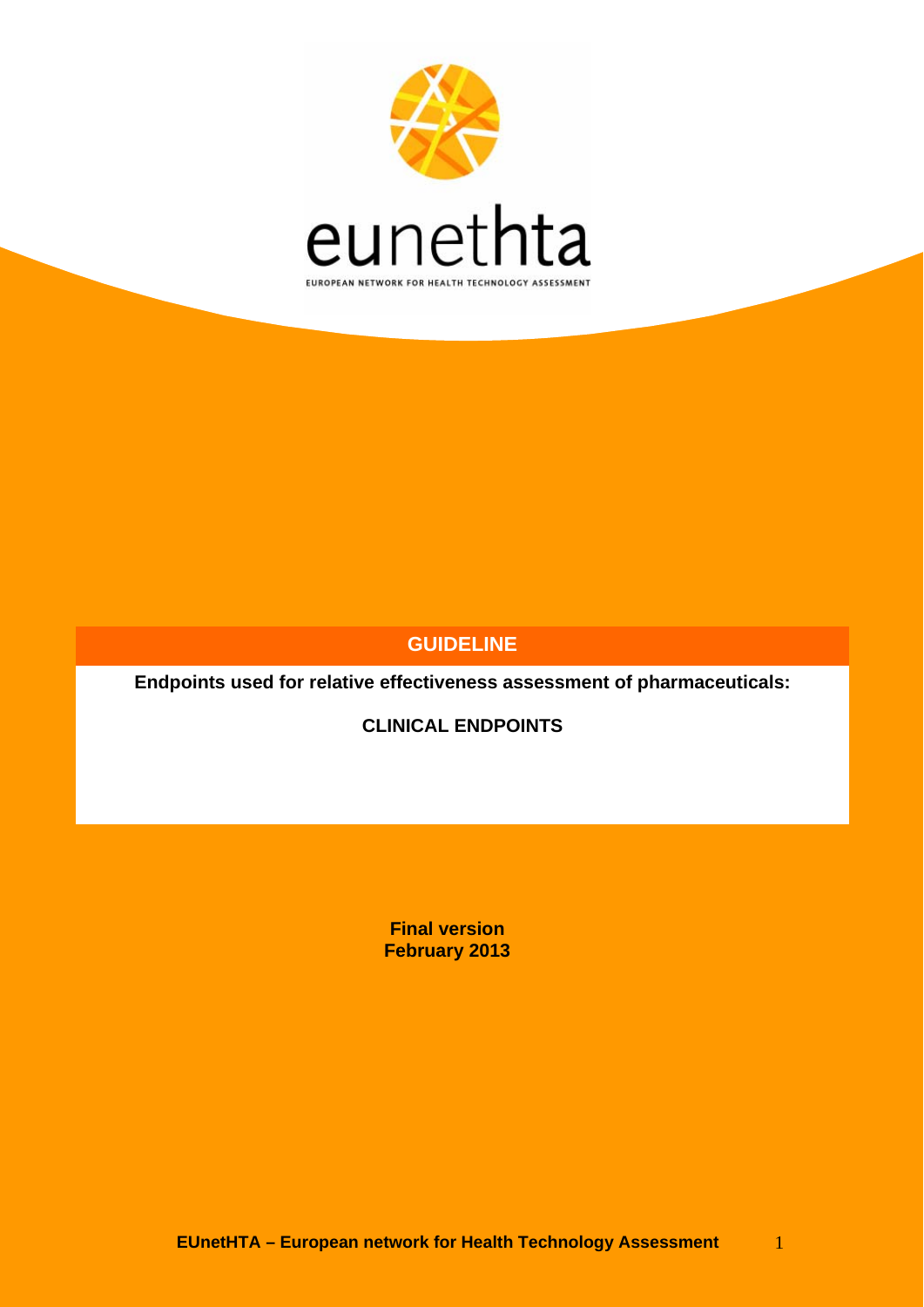**The primary objective of EUnetHTA JA1 WP5 methodology guidelines is to focus on methodological challenges that are encountered by HTA assessors while performing a rapid relative effectiveness assessment of pharmaceuticals.** 

**This guideline "Endpoints used for REA of pharmaceuticals – Clinical endpoints" has been elaborated by experts from HIQA, reviewed and validated by HAS and all members of WP5 of the EUnetHTA network. The whole process was coordinated by HAS. As such the guideline represents a consolidated view of non-binding recommendations of EUnetHTA network members and in no case an official opinion of the participating institutions or individuals.** 

*The EUnetHTA draft guideline on clinical endpoints is a work in progress, the aim of which is to reach the consensus on clinical endpoints and their assessment that is common to all or most of the European reimbursement authorities in charge of assessing new drugs. As such, it may be amended in future to better represent common thinking in this respect.*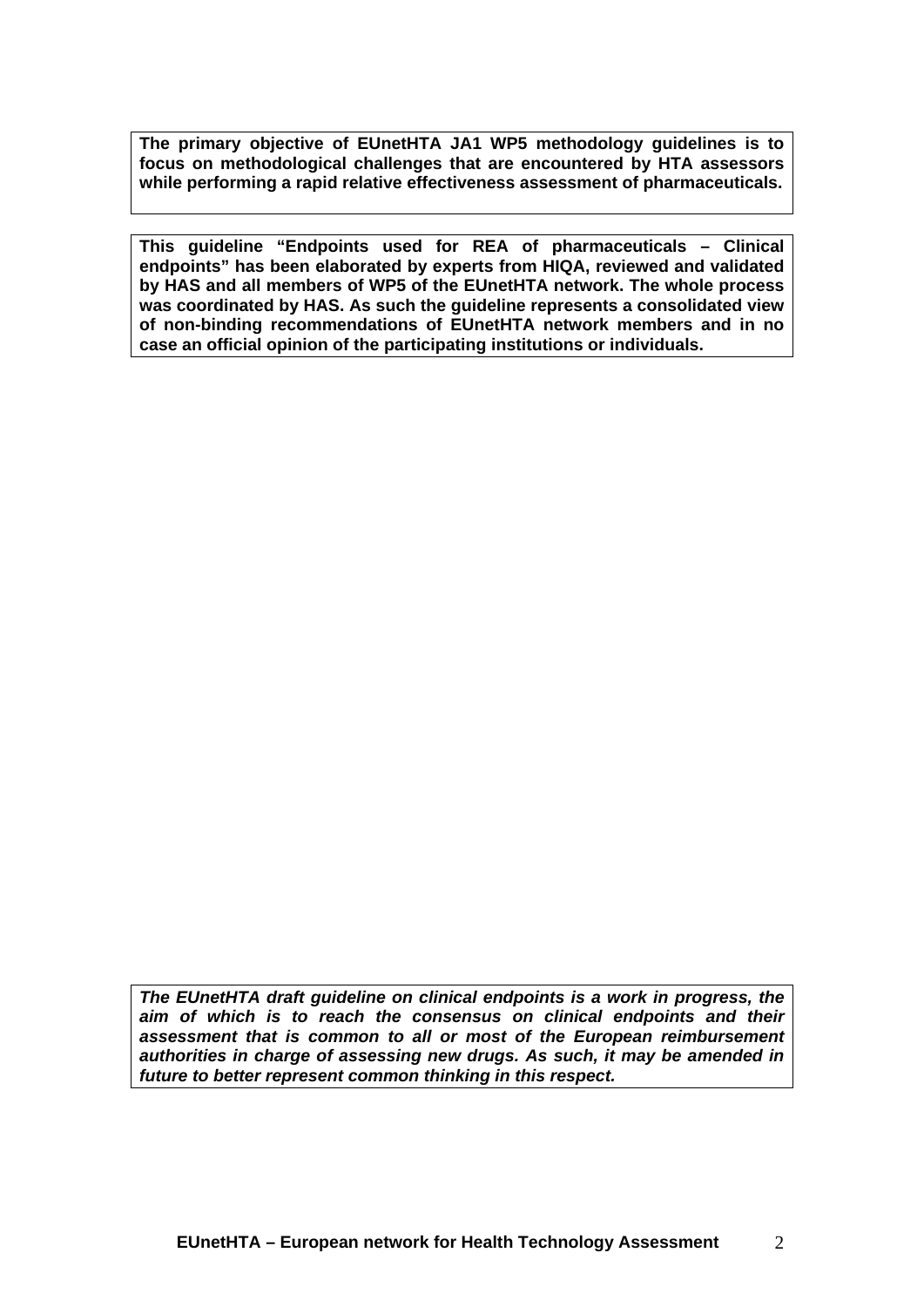# **Table of contents**

| Annexe 1. Methods of documentation and selection criteria  18 |  |
|---------------------------------------------------------------|--|
|                                                               |  |
|                                                               |  |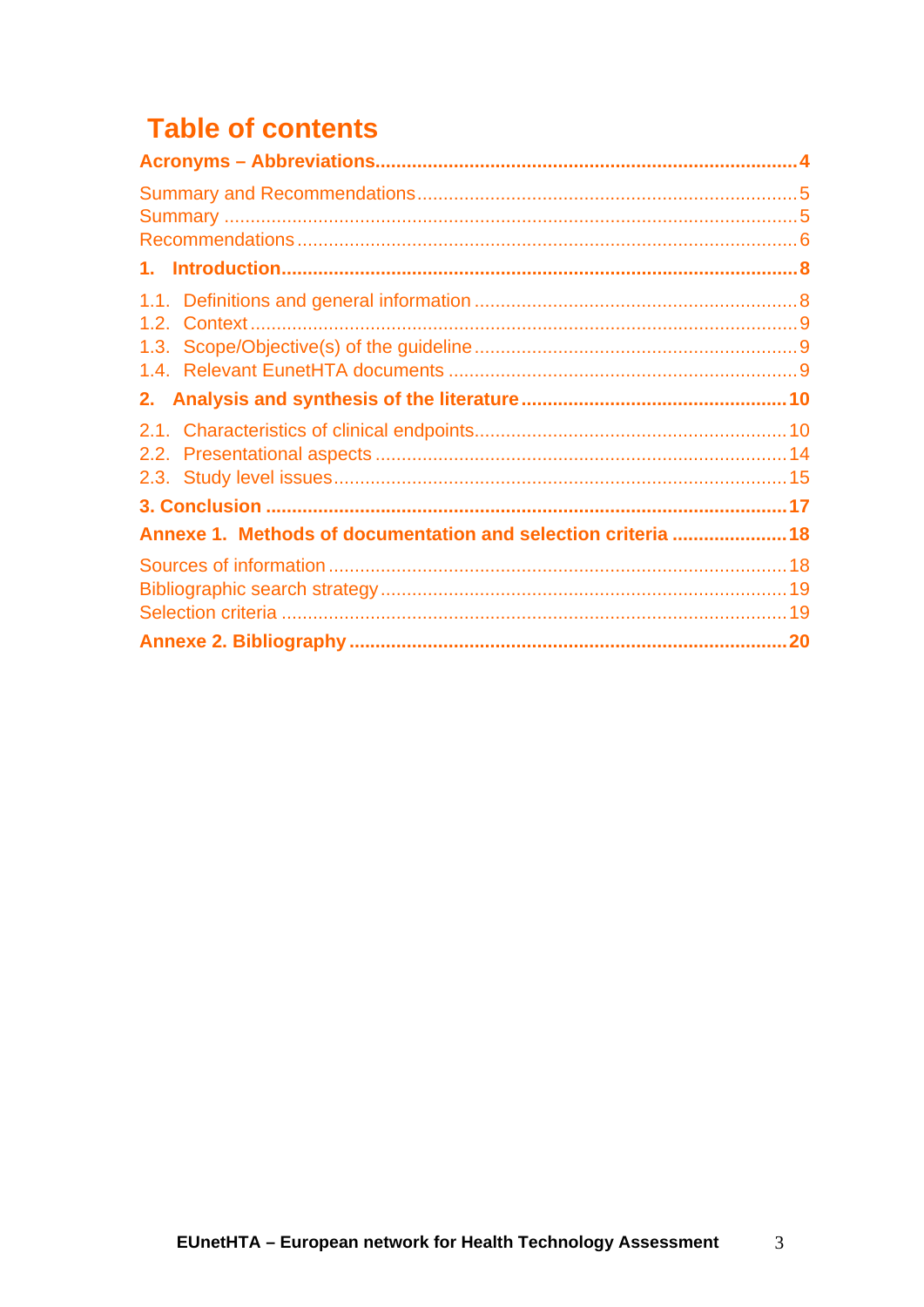## <span id="page-3-0"></span>**Acronyms – Abbreviations**

REA – relative effectiveness assessment HRQoL – Health-Related Quality of Life HIV - human immunodeficiency virus HbA1C – haemoglobin A1C also known as glycated haemoglobin, glycohaemoglobin, PRO – patient reported outcomes EEG - electroencephalograph FEV1 – forced expiratory volume in one second PFS – progression-free survival OS – overall survival EPACs - Endpoint adjudication committees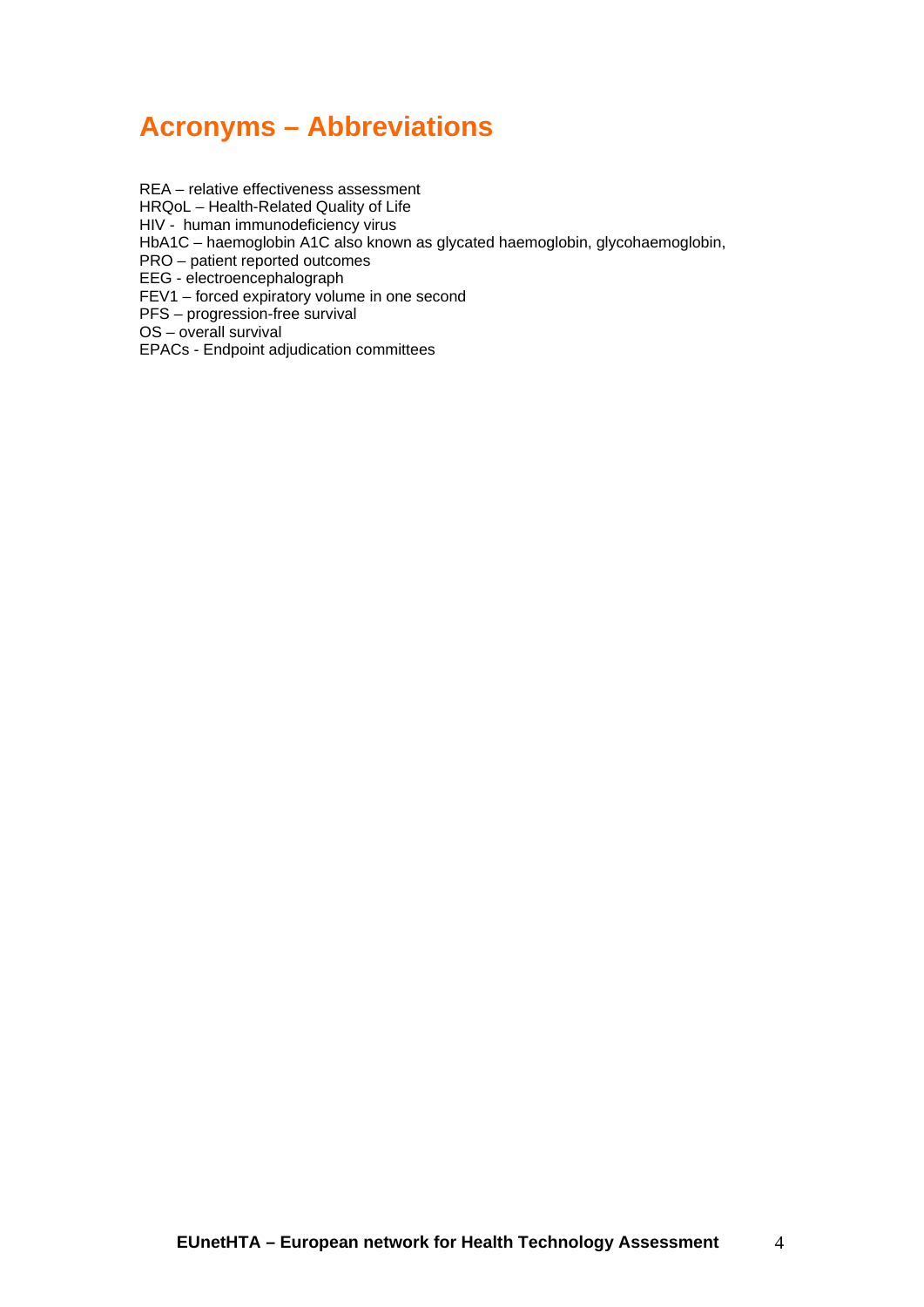## <span id="page-4-0"></span>**Summary and Recommendations**

### <span id="page-4-1"></span>*Summary*

This guideline provides a set of recommendations for the selection and assessment of clinical endpoints when completing a Relative Effectiveness Assessment (REA) of pharmaceuticals. Clinical endpoints are regarded as a means to measure the impact of a treatment on how a patient feels, functions and survives. That impact is usually in the form of improved health status (e.g. survival, cure, remission), but it may also be worsened health status (e.g. adverse reactions, hospitalisations, death). Clinical endpoints can be broadly categorised into three domains: mortality, morbidity and Health Related Quality of Life (HRQoL) measures. The endpoints reported for an assessment should be clearly relevant to the disease, condition or process of interest. Clinical endpoints should be: a main symptom or sign of a disease; a valid measure of clinical benefit due to treatment; clinically relevant; sensitive (responsive to change); and recognised/used by physicians. Clinical endpoints should be reproducible and valid. A reproducible endpoint facilitates comparisons across studies and jurisdictions. A valid endpoint measures what was intended to be measured. Validity may be hampered by selection bias, information bias and residual confounding. Endpoints should be shown to be fit for purpose in the context that they are being used. Issues regarding the precision of study results may be reflected in the statistical significance of the treatment effect. A clinically relevant effect meets some standard or consensus about the magnitude and quality of the study result that is considered meaningful by independent clinicians and/or patients. The clear definition, reproducibility, validity, and the statistical and clinical relevance of an endpoint should all be made evident.

In any REA a hierarchy of endpoints should be established (e.g. primary endpoints, secondary endpoints) even if all endpoints will be simultaneously assessed. The choice of clinical (primary) endpoint will depend upon the target population, main characteristics of the disease of interest (non life-threatening versus life-threatening) and the aim of treatment. For a life-threatening disease, a mortality or survival endpoint is generally preferred as the primary endpoint, whereas morbidity and/or HRQoL may be preferred as secondary endpoints. In non life-threatening diseases, morbidity and HRQoL endpoints will be preferred for the primary endpoints. The clinical endpoints used should be measurable for all or most patients within a reasonable time frame.

Clinical endpoints may be reported by a patient (Patient-Reported Outcomes, PRO), clinician, caregiver or an observer (e.g. paediatrics). Changes in HRQoL may be linked to factors other than the treatment effect and as such they can be susceptible to bias, unless the HRQoL instrument used has been specifically developed to capture the direct impact of a given pathology or its treatment.

Clinical endpoints can be intermediate or final (see Section VI and EUhetHTA guideline on Surrogate endpoints). Validated intermediate endpoints may be used when it is not feasible to measure long term or final endpoints. Caution must be exercised in extrapolating from intermediate to final outcomes. Final endpoints are often defined by survival and, whenever possible, should be used in preference to intermediate outcomes. If final outcomes are unavailable, intermediate outcomes may be acceptable where there is compelling evidence of a clear and consistent correlation with the final outcome of interest. Composite endpoints combine multiple single endpoints into one endpoint showing the overall treatment effect (see EUnetHTA guideline on Composite endpoints). Caution must be exercised when interpreting the composite endpoints as all of the component endpoints should meet the criteria of validity, reproducibility and clinical relevance.

Outcome data may be continuous, binary, ordinal, categorical or count. Where an outcome in continuous form is converted to a categorical or binary outcome, care must be taken to use either unbiased cut-points or widely accepted cut-points that were chosen *a priori*.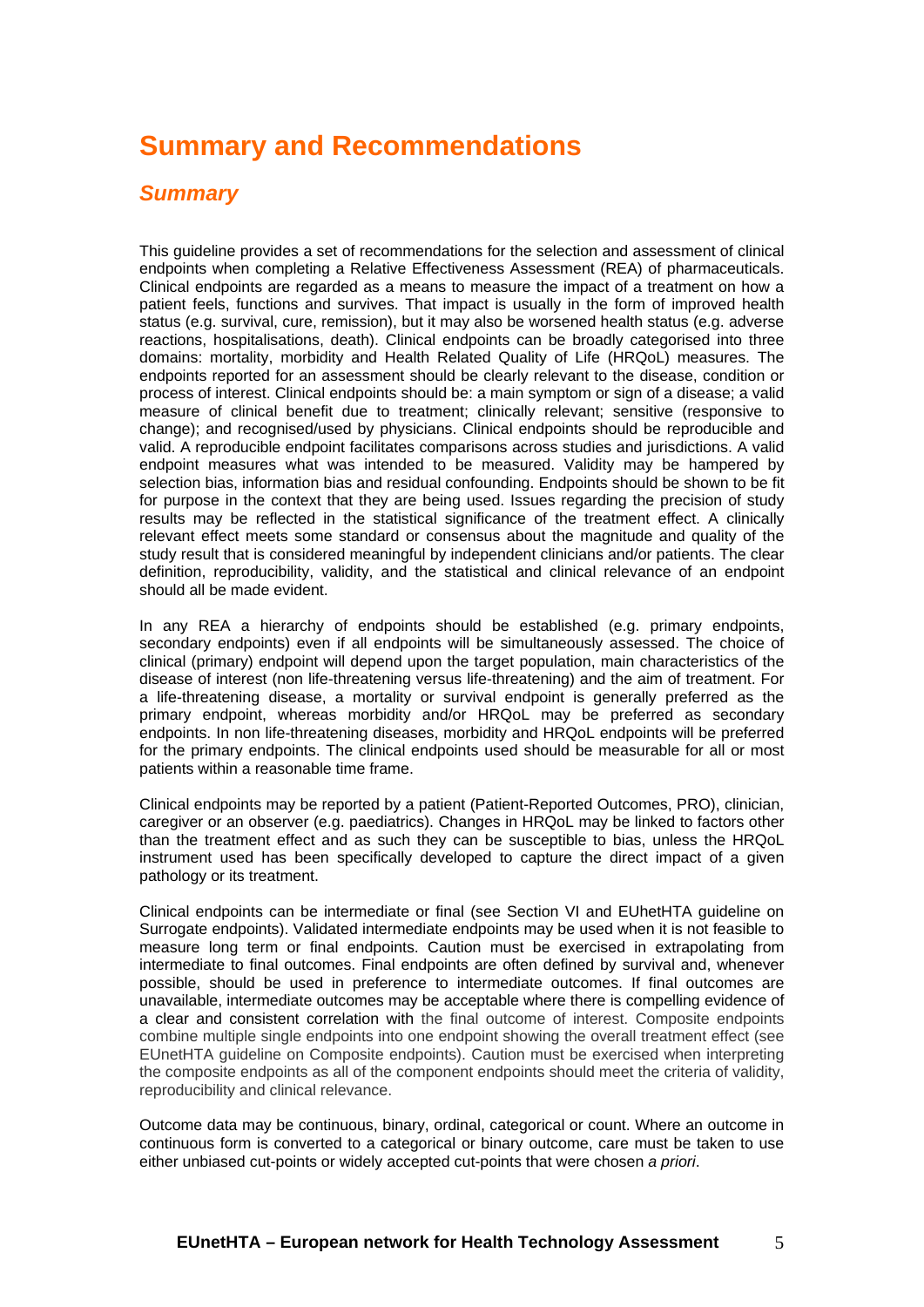Outcomes can be summarised and presented in absolute or relative terms. Absolute measures are useful to clinicians as they provide a quantification of treatment effect that is meaningful for treatment evaluation and prognosis. However, due to the dependence of absolute measures on baseline risk, relative measures are more generalisable across studies. The manner in which clinical outcomes are presented leaves significant scope for misleading conclusions to be supported. Every attempt should be made to provide both absolute and relative measures in tandem. Data from survival analysis are common and should ideally contain overall survival. Censoring is an issue as is failure to follow-up patients after the first non-fatal event.

### <span id="page-5-0"></span>*Recommendations*

- 1. All clinical endpoints should be comprehensively defined and justified in the study protocol(s) and report. They should be clinically relevant to the disease being treated.
- 2. Endpoint estimates should be presented to show both statistical significance and clinical relevance.
- 3. Where appropriate, endpoints should be expressed in natural units (e.g. postoperative infections prevented).
- 4. The implications of the observed treatment effect on clinical endpoint should be easy to interpret.
- 5. Clinical endpoints should be sensitive to treatment differences.
- 6. Measurement of clinical endpoints:
	- a. Clinical endpoints should be measurable within a reasonable period of time for all or a high proportion of patients.
	- b. Both relative and absolute measures should be presented. Responder analysis may be presented when appropriate.
	- c. A clinical endpoint should be measured with minimal measurement or assessment error.
- 7. Where a continuous or ordinal endpoint is converted to dichotomous, there should be a clear justification for the choice of cut-point.
- 8. Clinical endpoint estimates should come from unbiased studies, especially with respect to detection bias (e.g. appropriate blinding).
- 9. An endpoint should be independent of jurisdiction or region to maximise comparability.
- 10. The analysis of endpoint data should explicitly state the handling of missing data.
- 11. Clinical endpoints should be long-term or final endpoints where possible, although short-term endpoints are acceptable for acute conditions with no long-term consequences. All-cause mortality should be used where relevant as it is the most unbiased endpoint. Overall survival is the preferred clinical endpoint in a survival analysis.
- 12. Any extrapolation from intermediate to final endpoints should be underpinned by a clear biological or medical rational or a strong or validated link.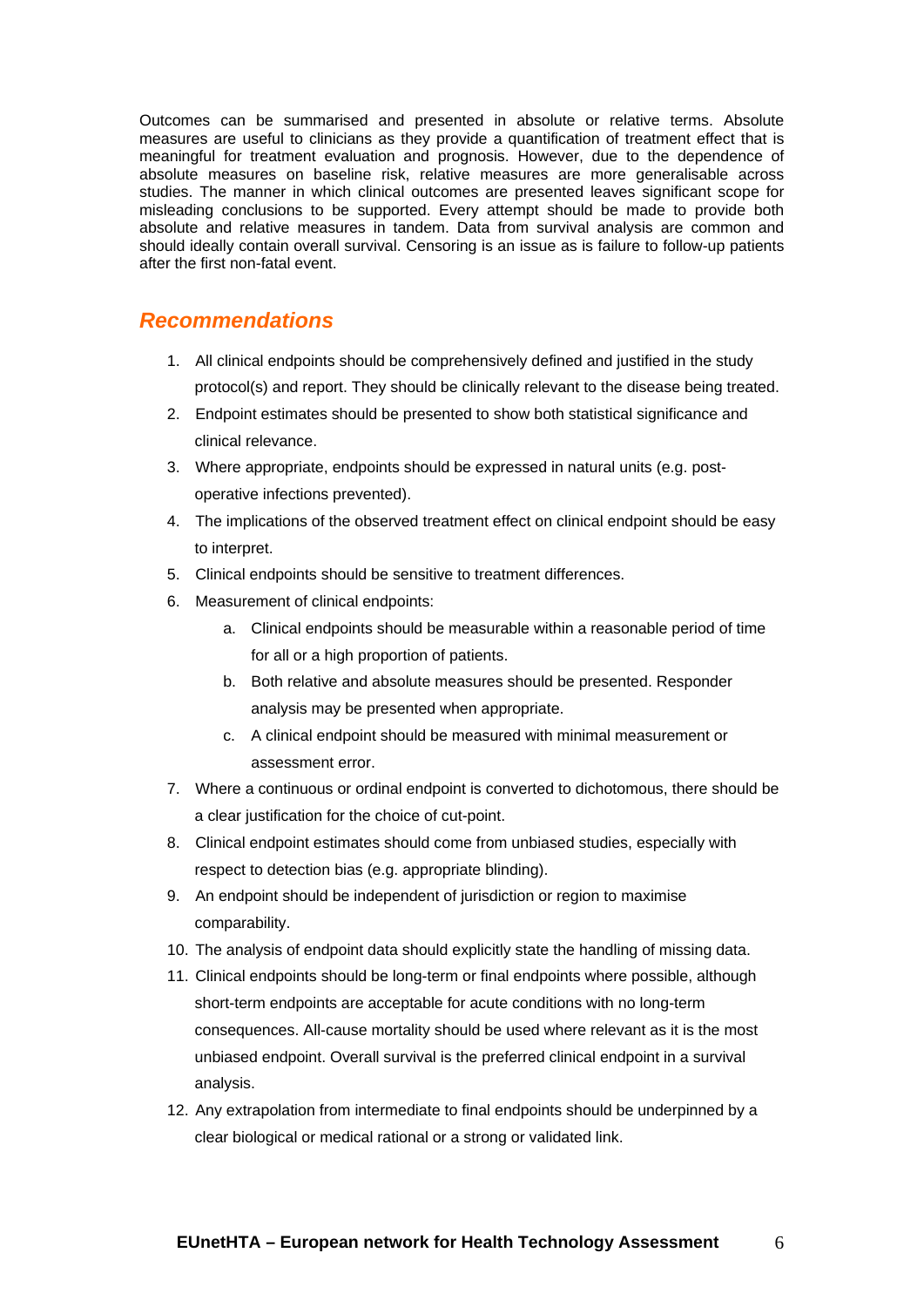- 13. Multiple endpoints can be presented, including adverse event endpoints. It might be helpful to determine a hierarchy of endpoints.
- 14. Appropriate adjustment should be considered for multiple hypothesis testing.
- 15. Composite endpoints should be presented in disaggregated form, be based on endpoints of clinical importance for REA and ideally show a homogenous response across all components.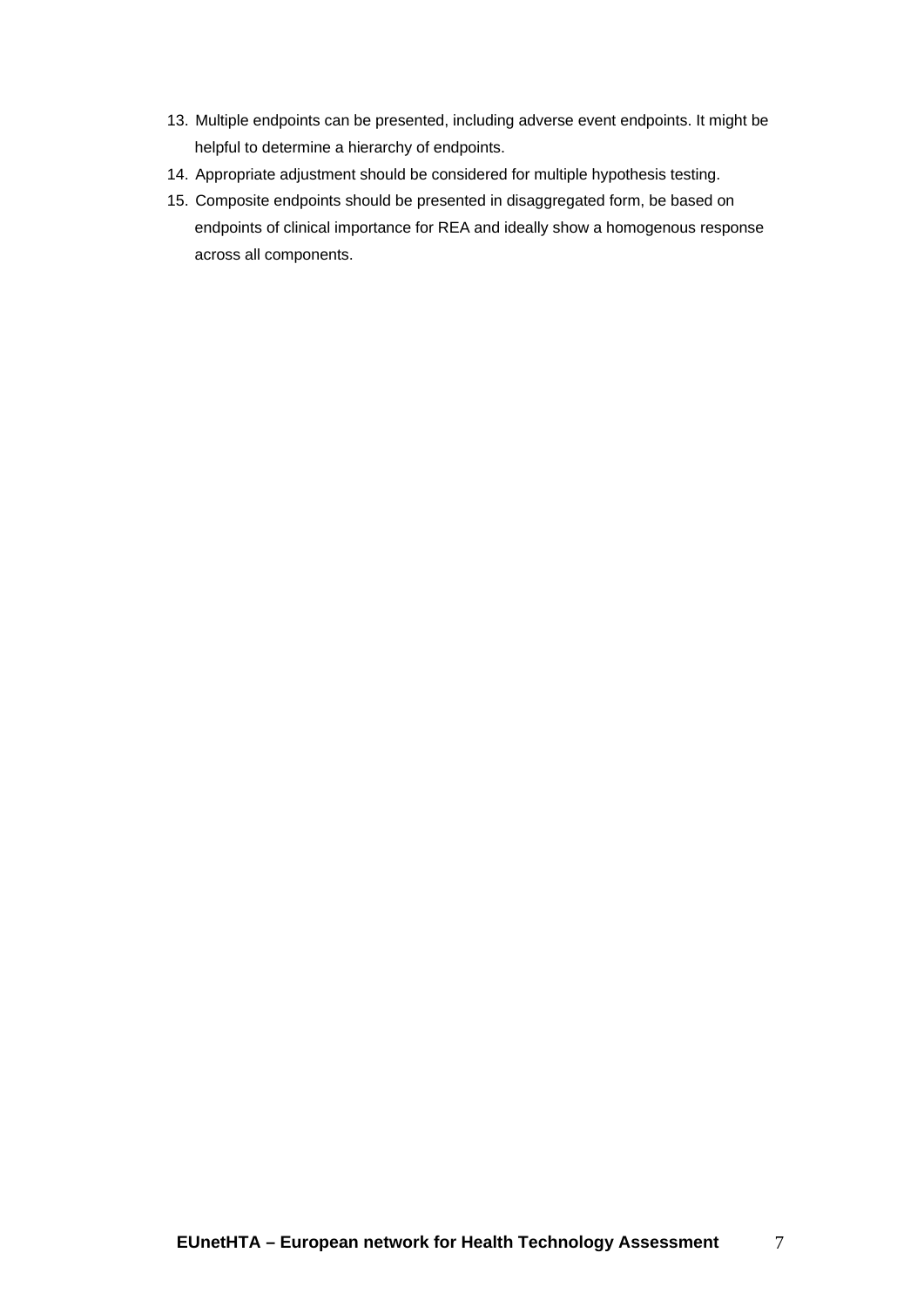## <span id="page-7-0"></span>**1. Introduction**

### <span id="page-7-1"></span>*1.1. Definitions and general information*

A **clinical endpoint** is an aspect of a patient's clinical or health status that is measured to assess the benefit or harm of a treatment. A clinical endpoint describes a valid measure of clinical benefit due to treatment: the impact of treatment on how a patient feels, functions and survives.(1) It is clinically relevant, sensitive (responsive to change) and is both accepted and used by physicians and patients. Clinical endpoints may be a clinical event (e.g. mortality,) a composite of several events, a measure of clinical status, or health related quality of life (HRQoL). In the literature, the terms 'endpoint' and 'outcome' are generally used interchangeably. In this document the term 'endpoint' will be used. In addition, it is proposed to use the term "clinical endpoint" instead of the term "patient-relevant endpoint" (defined in most cases as mortality, morbidity and/or HRQoL).

**Patient reported outcome** (PRO): the term PRO covers a whole range of measurement types, encompassing simple symptom measures (such as pain measured by Likert scale), more complex measures (such as activities of daily living or function), multidimensional measures (such as health-related quality of life) and satisfaction with treatment.

A **surrogate endpoint** is an endpoint that is intended to replace clinical endpoint of interest that cannot be observed in a trial - it is a variable that provides an indirect measurement of an effect in situations where direct measurement of clinical effect is not feasible in a reasonable timeframe. A surrogate endpoint is expected to predict the effect of therapy (either benefit or harm) based on epidemiologic, therapeutic, pathophysiologic, or other scientific evidence. In many cases, an effect on a surrogate endpoint will not per se be of any benefit to the patient (biomarkers are typical examples). A surrogate endpoint may be a biomarker that is intended to substitute for a clinical endpoint. A surrogate endpoint may also be a clinical endpoint that is used to replace the endpoint of interest, such as an intermediate clinical endpoint.

A **composite endpoint** combines two or more of single events (e.g. mortality, non-fatal myocardial infarction, stroke, hospitalisation and revascularisation procedures) in one endpoint showing the overall and clinically relevant treatment effect. Patients who have experienced any of the components of a composite endpoint are considered to have experienced the composite endpoint. Composite endpoint usually refers to combined morbidity and mortality endpoints; it may also be a combination of patient-reported, observer reported or clinician reported measures. Composite endpoints are often used where statistical power is poor to increase event rates and decrease sample size and to avoid the issue of multiple testing.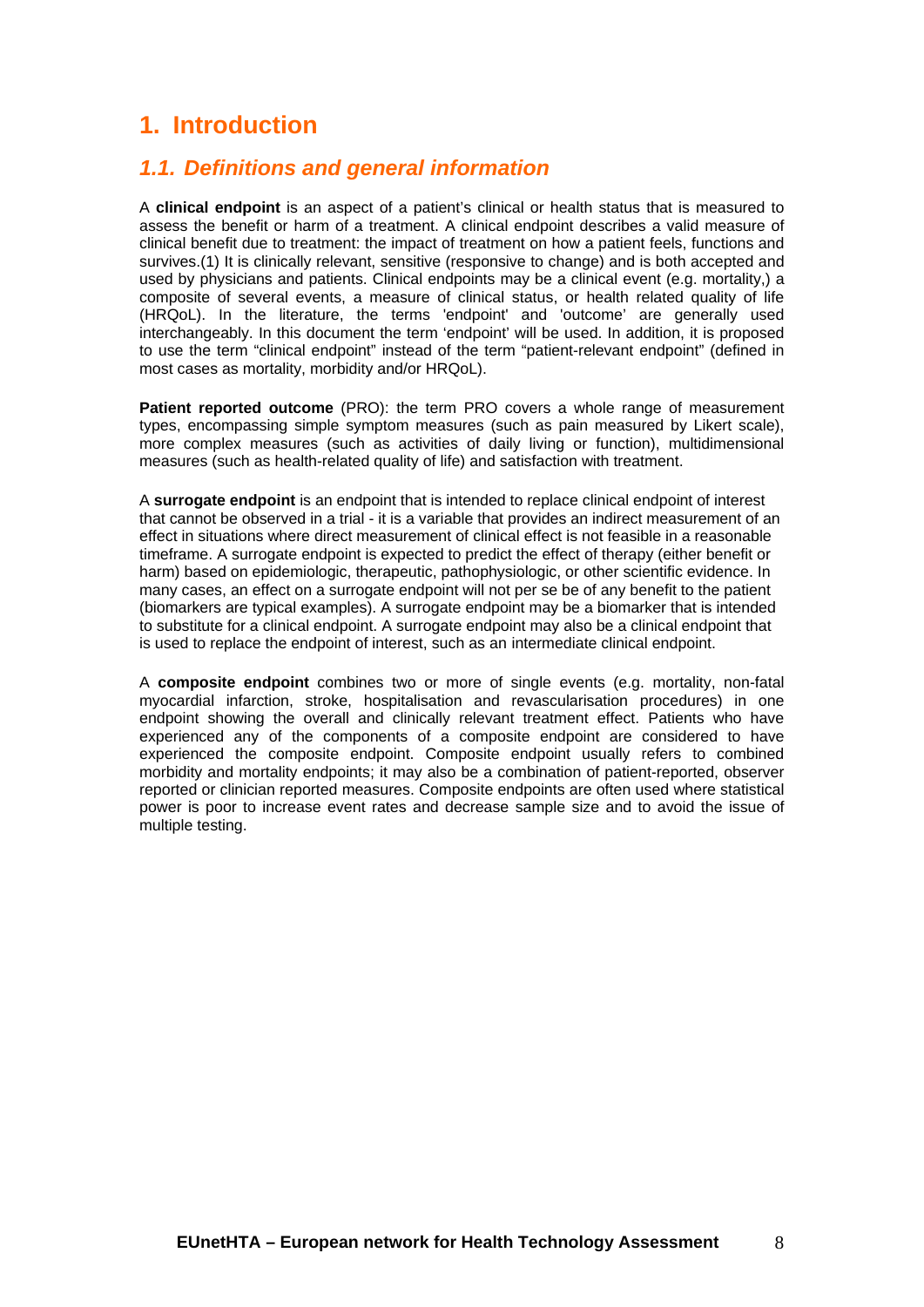### <span id="page-8-0"></span>*1.2. Context*

#### **1.2.1. Problem statement**

"Which clinical endpoints are accepted for the assessment? How are (absolute, incremental, relative) differences between treatments assessed; what is the role of absolute differences (e.g. 2 months survival gain) and relative differences (e.g. hazard ratio's)?"

#### **1.2.2. Discussion (on the problem statement)**

Clinical endpoints are measured in clinical trials or other types of studies assessing the effect of a treatment. For any given disease there may be a variety of possible endpoints that might reasonably be impacted by the treatment under consideration. A relative effectiveness assessment (REA) needs to convey whether the treatment has a clinically and statistically significant effect on a relevant endpoint compared to some alternative under real-world conditions. What defines a relevant endpoint and how might that endpoint be best presented to convey the information in an unbiased and objective manner?

### <span id="page-8-1"></span>*1.3. Scope/Objective(s) of the guideline*

The guideline is intended to describe the common characteristics of clinical endpoints, issues relating to their measurement and presentation, and to briefly outline some of the problems arising when comparing or pooling clinical endpoint data from a number of studies. Finally, this guideline will provide a set of recommendations for the selection and the interpretation of clinical endpoints when completing an REA.

### <span id="page-8-2"></span>*1.4. Relevant EunetHTA documents*

This guideline should be read in conjunction with the following documents:

- 1. EUnetHTA guideline on Endpoints used in REA of pharmaceuticals: Surrogate endpoints
- 2. EUnetHTA guideline on Endpoints used in REA of pharmaceuticals: Composite endpoints
- 3. EUnetHTA guideline on Endpoints used in REA of pharmaceuticals: HRQoL
- 4. EUnetHTA guideline on Endpoints used in REA of pharmaceuticals: Safety.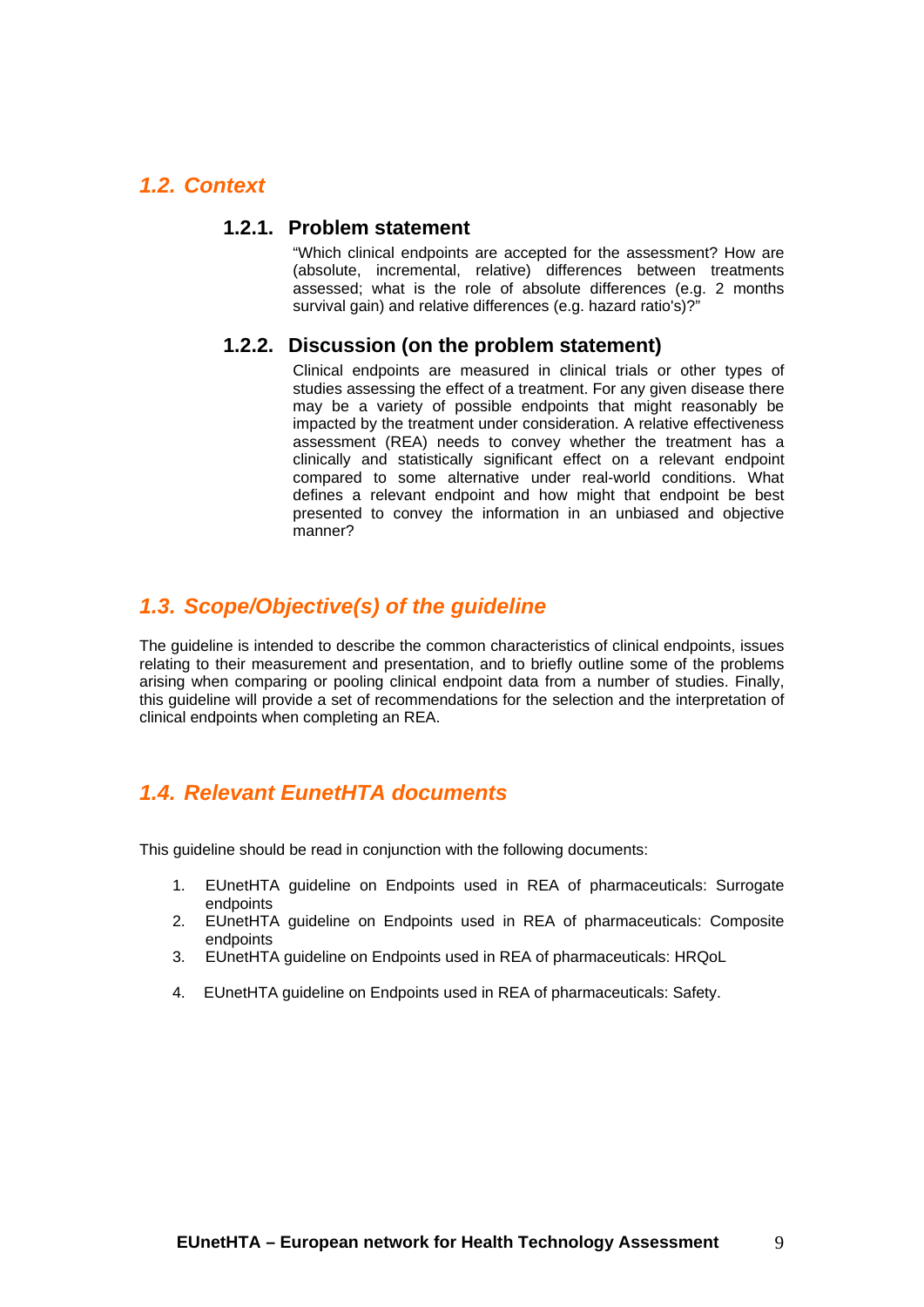## <span id="page-9-0"></span>**2. Analysis and synthesis of the literature**

### <span id="page-9-1"></span>*2.1. Characteristics of clinical endpoints*

An REA compares the effects on clinical endpoints obtained from a drug being evaluated against those obtained from standard therapy or placebo. A clinical endpoint describes the impact of treatment on how a patient feels, functions and survives.(1) Clinical endpoints are often measured in terms of changes in health status (e.g. number of symptoms, disease progression rates, cure rates). In general, long-term or final endpoints are preferred for REA, and the choice of endpoint should be justified and relevant for REA purposes. All-cause mortality is considered to be the most unbiased clinical endpoint.(2)

The choice of endpoint will depend on the target population and main characteristics of a disease (e.g. non life-threatening versus life-threatening disease) as well as on the aim of therapy (e.g. curative versus palliative therapy). Final endpoints will typically measure mortality or survival, whereas non-final endpoints measure morbidity and function. Depending on the context, final endpoints (e.g. survival in curative therapy of a life-threatening disease) are preferred, whereas non-final endpoints may be more suitable to assess treatment benefit in other situations (e.g. HRQoL in palliative therapy or symptoms in non-life-threatening symptomatic diseases).(3) There might also be a hierarchy of endpoints: a non-final endpoint may add important information as a secondary endpoint (e.g. symptom, function, HRQoL) to better explain the significance observed on the primary endpoint (e.g. survival).

#### **2.1.1. Endpoint domains**

The following figure broadly summarises main categories of endpoints.



Figure 1. Endpoint domains.

The relevance of the different endpoints will depend on the research question and on the disease and treatment investigated.

The choice of endpoints will be influenced by the purpose for which they are measured.(4) Efficacy studies tend to favour condition-specific endpoints with strong links to the mechanism of action. They also tend to be collected in a short-term horizon. Effectiveness studies tend to collect more comprehensive endpoint measures that reflect the range of benefits expected from the treatment that are relevant to the patient and to the payer, including improvement in ability to function and quality of life. These measures often have a weaker link to the mechanism of action. Both short- and longer-term horizons are considered in effectiveness studies. The distinction between efficacy and effectiveness may be more pronounced for some endpoints, particularly endpoints that are sensitive to individual-level factors.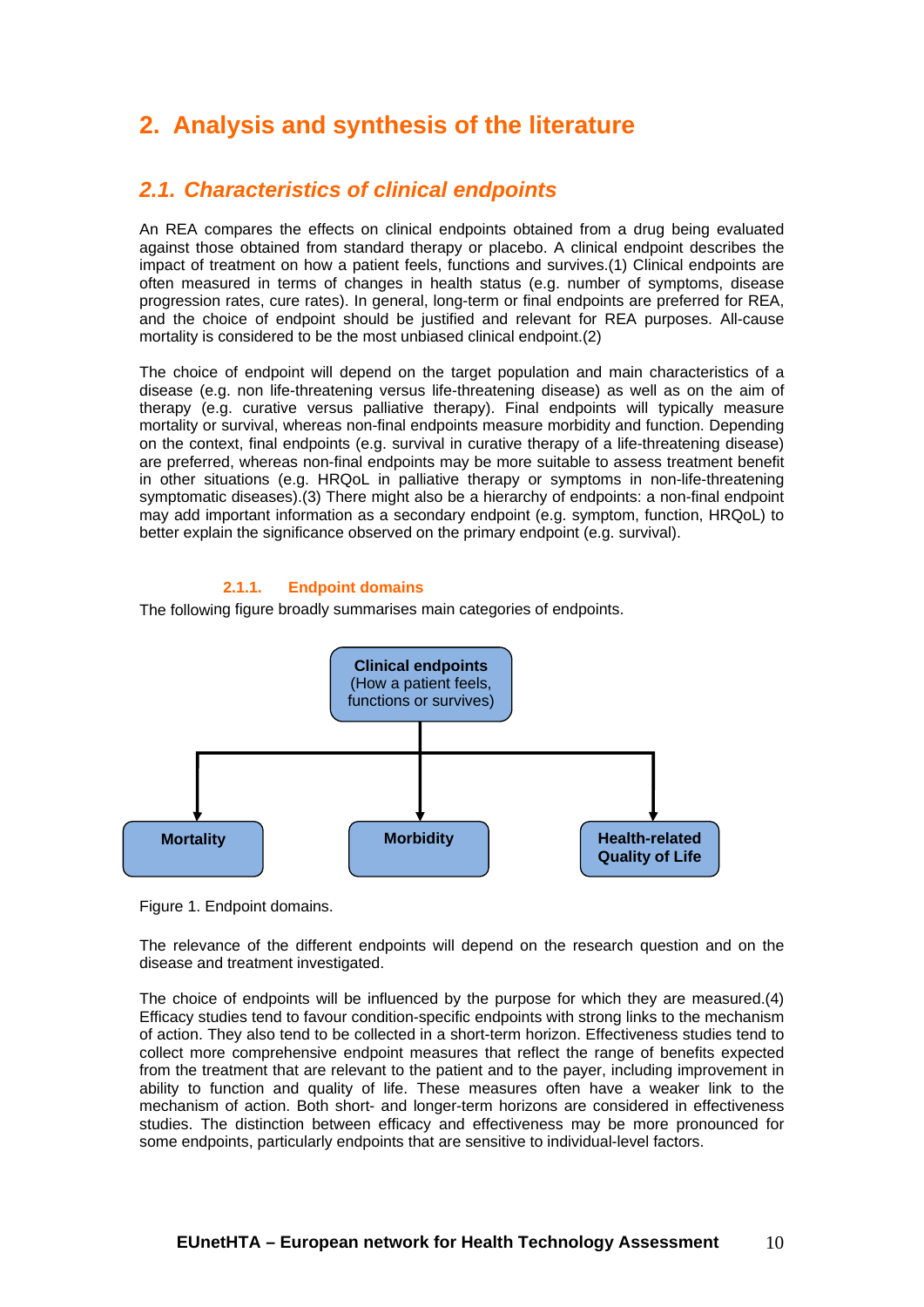Common types of endpoints include:

- mortality, either as dichotomous outcome or as time to death
- morbidity events (e.g. myocardial infarction, stroke)
- clinical status (e.g. cholesterol, blood pressure)
- symptoms (e.g. pain, itching)
- function (e.g. Health Assessment Questionnaire Disability Index)
- health-related quality of life (e.g. SF-36)

It is important to note that endpoints may include adverse reactions that reflect on the safety of the treatment (e.g. hospitalisation due to reaction to a drug). Adverse reactions are often collected as secondary endpoints and there is likely to be variation across studies in how adverse events are reported in terms of both detail and terminology. As serious adverse reactions can be anticipated to be relatively rare, studies are not generally powered to detect differences in their occurrence. Furthermore, events such as elevated blood pressure will be of less importance in studies where the primary objective is a reduction in mortality.

Quality of life measures constitute clinical endpoints, given the broad definition of what constitutes a clinical endpoint (how a patients feels, functions and/or survives).(6) However, as HRQoL measures result from assessment of multiple dimensions related to patients' disease and its treatment, they may be susceptible to changes due to a variety of external factors (e.g. life circumstances unrelated to the illness being treated). Therefore, HRQoL is not adequate to be assessed as primary or the only relevant endpoint; it should be better assessed simultaneously with other morbidity or mortality endpoints. The exception may be HRQoL questionnaires that have been specifically developed to capture the specific impact of a given pathology. Specific detail on quality of life endpoints is included in section 2.1.3. See also EUnetHTA draft guideline on HRQoL.

#### **2.1.2. Intermediate, surrogate and final endpoints**

An intermediate endpoint is a clinical endpoint associated with the use of a pharmaceutical such as measure of a function or of symptoms (disease-free survival, angina frequency, exercise tolerance) that is expected to correlate with changes observed on final endpoints. It is not the ultimate endpoint of the disease, such as survival or the rate of irreversible morbid events (stroke, myocardial infarction). Improvement in an intermediate endpoint due to treatment is well perceived and can be of value to the patient even if it does not lead to the improvement of morbidity or mortality. Intermediate endpoints may be considered as surrogates (see EUnetHTA guideline on surrogate endpoints). A surrogate endpoint is one that is intended to substitute for a clinical endpoint of interest for REA. A surrogate endpoint is expected to predict clinical benefit or harm based on epidemiologic, pathophysiologic, therapeutic and other scientific evidence. Some examples of surrogate endpoints are blood pressure as a surrogate endpoint for cardiovascular disease or HIV1-RNA viral load as an indicator of viral suppression for HIV interventions.

If data for intermediate endpoints are being assessed, caution must be exercised in directly extrapolating from these to final endpoints unless a clear biological or medical rationale, or a strong or validated link, has been demonstrated.

Final endpoints relate to the final therapeutic objective for the use of the pharmaceutical, not just to clinical outputs, which is why they have greater relevance for the patient and for overall prioritisation. Where relevant, final endpoints are defined as survival indicators which reflect the probability or the frequency of survival over a specifically defined interval (e.g. years of life gained). An assessment of final endpoints makes it possible to compare different pharmaceuticals conditional on the final consequences being comparable. It should be acknowledged that the relationship between a surrogate and the endpoint of interest can never be considered as definite. Even if well established for a given pharmaceutical class, this relationship may be challenged with another pharmaceutical class that provides the same effect on the surrogate, but with an unexpected effect on the final endpoint. If progression-free survival (PFS) is used as an endpoint there should be sufficient independent evidence to demonstrate that this is associated with overall survival. In oncology, PFS is an intermediate endpoint that is relevant on its own right. The use of progression free survival has not the same impact in adjuvant and in metastatic disease. In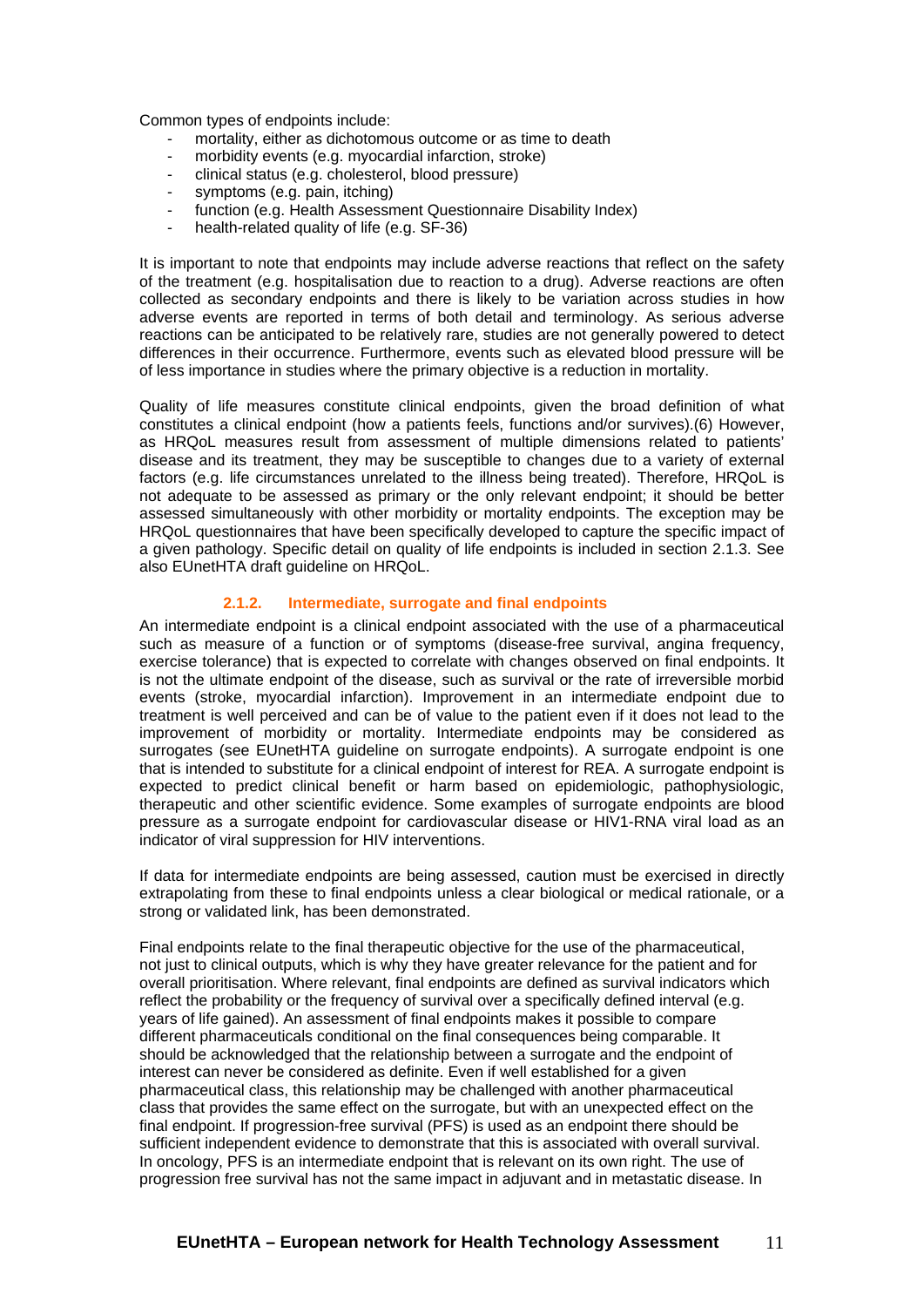the adjuvant setting, PFS use appears acceptable; in the metastatic setting, data on PFS alone is insufficient and should be coupled with quality of life assessment and survival data, the maturity of which will be considered on the case by case basis.

An REA will often take place at a point when limited trial evidence is available. As such, realworld experience of the effectiveness of the treatment is likely to be limited and the results will inevitably rely to some extent on assumptions and modelling. Extrapolation from intermediate to final endpoints will introduce an additional degree of uncertainty in a REA and should be appropriately investigated and discussed. Where possible, comparisons between treatments should ideally be expressed in terms of final instead of intermediary endpoints.(9)

#### **2.1.3. Patient-reported outcomes (PROs)**

A PRO is an umbrella term used to describe any outcome evaluated directly by the patient himself/herself, without interpretation by clinicians or others, and based on patients' perception of a disease and its treatment (see EUnetHTA guideline on HRQoL). PRO data may be collected via questionnaires completed by the patient themselves or via an interview. The latter will only qualify as a PRO where the interviewer is recording the patient's views without any interpretation to form a professional assessment or judgement of the patient's condition. PRO may capture simple measures (e.g. pain measured by the Likert scale), more complex measures (e.g. activities of daily living, functional status on the WOMAC scale), or multidimensional measures (e.g. HRQoL) and satisfaction with treatment).(10,11)

The most commonly used PRO questionnaires assess one of the following constructs:

- Symptoms (impairments) and other aspects of well-being
- Functioning (i.e. disability)
- **General health perceptions**
- **Health-related quality of life**
- Perception of or satisfaction with health care

HRQoL represents a specific type/subset of PROs, distinguished by its multi-dimensionality. HRQoL measures may be generic (e.g SF-36) or disease specific, collected using questionnaires comprising global scores and a number of subscale scores that measure different domains of patient's health-related quality of life, such as physical, functional, social and emotional status.(10) A number of condition-specific HRQoL measures are also available (e.g. KOOS).(12)

The clinical relevance of some PROs can be difficult to determine, except in cases where a PRO is a main efficacy endpoint for a given disease (e.g. pain used to assess the efficacy of an analgesic). The concept of a patient's minimal perceptible clinical improvement has been proposed to translate a change in HRQoL score into a marker of clinical improvement.(12) However, clinical relevance of the observed change can be better interpreted by defining responders (e.g. a responder may be a patient who reports that pain has decreased by at least 50% compared to baseline score) although this can have implications for the power to detect treatment benefit (13). Some HRQoL measures have been shown to be unresponsive and some other to be over-responsive to modest changes in status, hence it is important to establish what constitutes a clinically meaningful difference in scores. HRQoL measures can highlight situations where clinicians and patients have divergent views on what is considered important to patients.(14) As HRQoL may be influenced by both benefits and harms of a treatment and is not directly linked to treatment effect, it is possible to detect improvements in a single clinical endpoint in the absence of a change in HRQoL, and vice versa. It should be clear that the instrument used is fit for purpose in the context of use, with evidence to support its validity, reliability and responsiveness so that the results can be able to be more easily interpreted.

As with any endpoint measure, it is critical that a HRQoL measure has demonstrated validity and reproducibility. There are circumstances where it is preferable to use a condition-specific HRQoL measure as compared to generic HRQoL measures (see EUnetHTA guideline on HRQoL)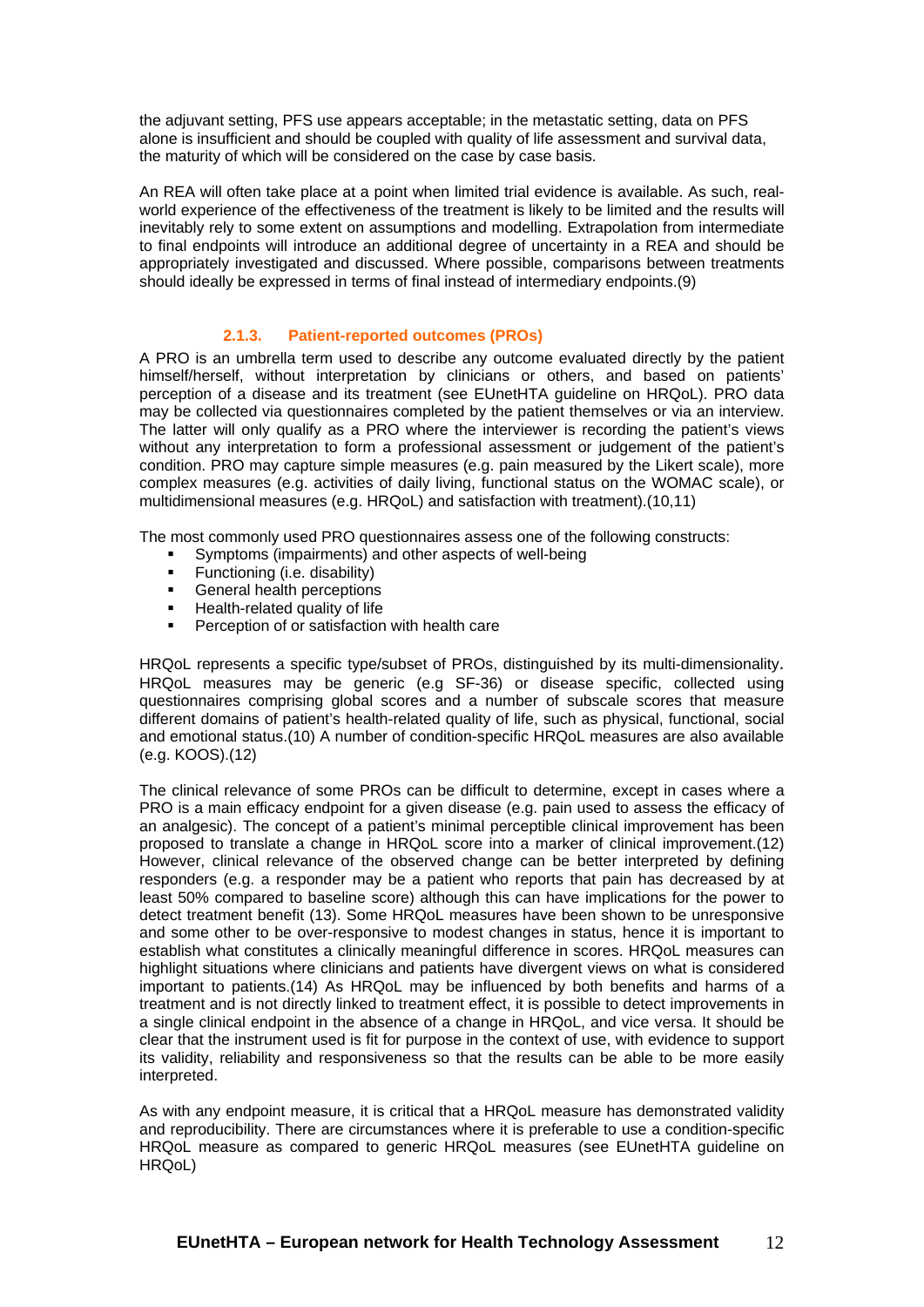#### **2.1.4. Composite endpoints**

If a single primary endpoint is not suitable and cannot be selected from multiple measurements associated with the primary objective, then another strategy is to combine several measures into a composite endpoint based on a specified algorithm (see EUnetHTA guideline on composite endpoints). Composite endpoints combine multiple (2 and more) relevant single events (e.g. mortality, non-fatal myocardial infarction, stroke, hospitalisation and revascularisation procedures) into one endpoint showing the overall and clinically relevant treatment effect. They are often used where statistical power is poor to increase event rates (e.g. slowly progressive and rare diseases) and decrease sample size and to avoid the issue of multiple testing. Composite endpoints can make it possible to measure the overall benefit of a treatment in a reasonable timeframe. However, the interpretation can cause problems particularly if the combination consists of endpoints with very different clinical importance.(15) Each of the endpoints included in the composite must meet the requirements of validity, reproducibility, appropriateness, accurate measurement, etc. It is important that patients are followed up after the first non-fatal event as they may subsequently experience further events, including a fatal event.(16) If non-fatal endpoints are included in a composite endpoint, it is important to state whether all non-fatal endpoints were evaluated or just the first one to occur.

Besides the main statistical analysis of the composite endpoint, two sets of analyses should be provided in the study reports:

- the analysis of each component as it counts in the composite endpoint (first event of the composite for a given patient)
- the analysis of each component independently of its role in the composite (notwithstanding a previous occurrence of another component)

To be interpretable as showing an effect of the treatment on the composite endpoint globally, results of REAs using a composite main endpoint should ideally:

- **be based on a composite of endpoints relevant for REA**
- show a homogeneous response across all the components. The extent to which the response should be homogeneous is open to discussion. At least, the point estimates of each of the components should be in the same direction.

In the event of heterogeneity where the effect on the composite is driven by the effect on one of the components, interpretation of the results will be difficult. Although it may be tempting to conclude that the treatment has a significant impact on the component, it is likely that the data are underpowered to draw such a conclusion.

Valid results on comparable composite endpoints could be handled by considering metaanalytical approaches. If the composite endpoint is not given in disaggregated form it may not be viable to combine the results of several studies due to differences in definition (e.g. use of different components). Varying definitions of composite end points can lead to substantially different results and conclusions.(17). In these cases, each component of a composite endpoint should be individually assessed.

#### **2.1.5. Reproducibility and validity**

Reproducibility refers to whether repeated measurements return the same value when there is no underlying change in the condition. Differences can arise due to the individual who takes the measurement, the instruments used to make the measurements, or the context in which the measurement is made. Where appropriate, the inter-rater reliability should be investigated. Inter-rater reliability evaluates the degree to which different raters or observers give consistent estimates of the same phenomenon. Depending on the measure being used, substantial variability may occur across raters. Inter-rater reliability does not apply for selfreported endpoints.

Validity refers to how accurately an instrument measures the endpoint it was intended to measure. Direct measures of final endpoints are presumed to have validity. Clearly, any clinical endpoint must have established validity as shown in independent empirical studies. Reproducibility and validity are not independent as a scale cannot be valid if it is not reproducible, but could be reproducible without being valid.(18)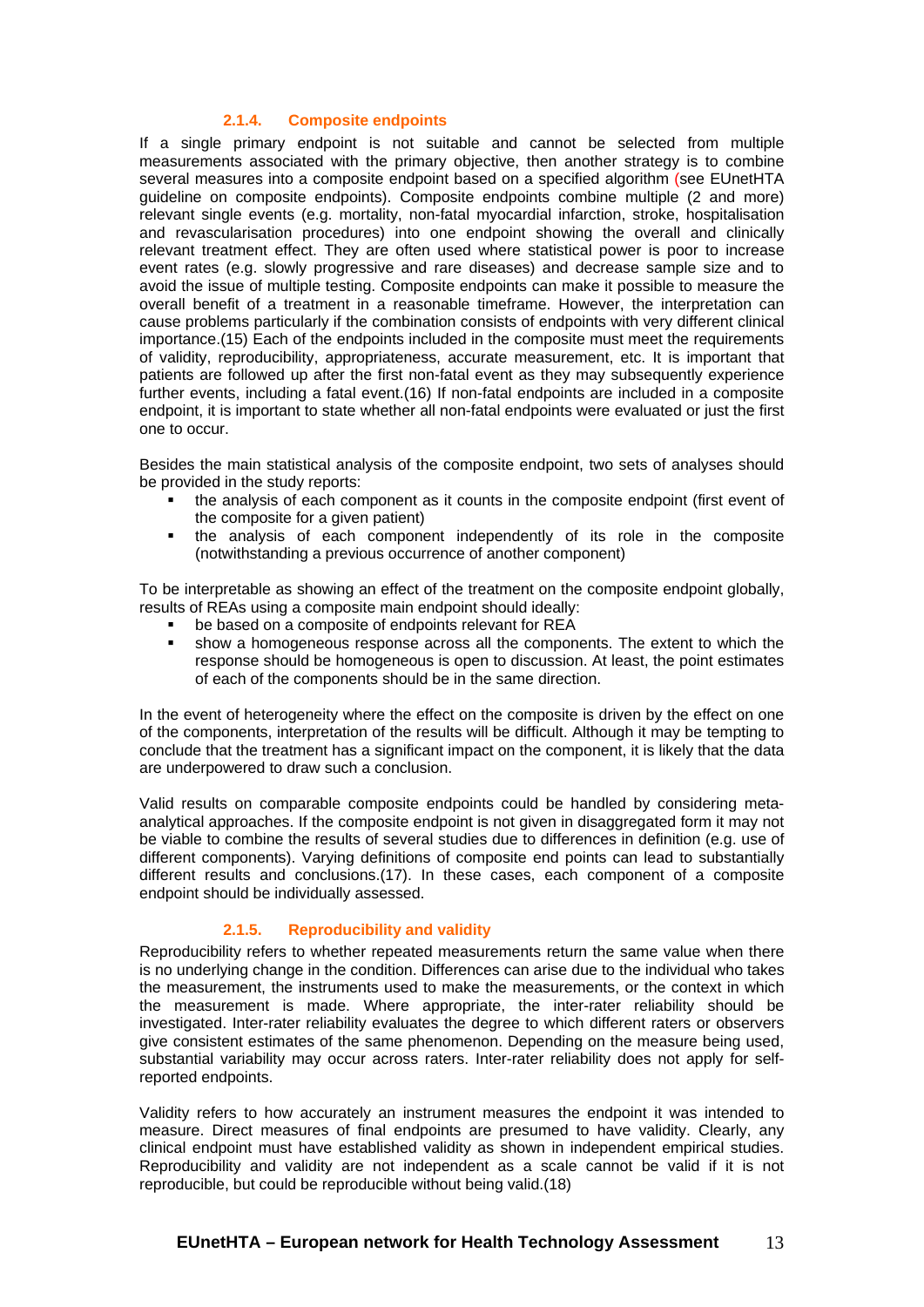Endpoint adjudication committees (EPACs) are used in some trials to independently assess endpoints whilst being blinded to study treatments. The purpose of EPACs is to assure the validity of assessments for main trial outcomes. It is not clear to what extent the use of EPACs improve the precision or validity of trial results.(35)

#### **2.1.6. Types of data**

Endpoints can be in the form of continuous (e.g. blood pressure, HbA1C), binary (e.g. mortality, disease-free after 6 months), ordinal/categorical (e.g. Likert scale, Clinical Global Impression), or count data (e.g. number of hospitalisations).(19) Categorical endpoints, particularly when expressed as dichotomous endpoints, can be open to manipulation when derived from a continuous measure. For example, the distinction between healthy and ill in an endpoint can be set to show a treatment in the best light if there is no commonly agreed cutoff. Dichotomising does not introduce bias if the split is chosen *a priori* and made at the prespecified cut-off. However, if the cut-point is chosen based on analysis of the data, in particular by splitting at the value which produced the largest difference in endpoints between categories, then severe bias will be introduced. The definition of endpoints that are binary by nature, such as myocardial infarction, may still vary considerably across studies.(20) The type of endpoint will depend on the technology under consideration and the trial aims. However, any variations, interpretation or assumptions should be discussed.

### <span id="page-13-0"></span>*2.2. Presentational aspects*

The manner in which endpoints are presented in published studies impacts on their interpretation and the feasibility of a meta-analysis. The observed relationship between a treatment and an endpoint is typically expressed in a variety of ways (e.g. odds ratio, risk difference, risk ratio, hazard ratio, standardised mean difference, weighted mean difference, number needed to treat).(21) Each method has merits for clinical interpretability in different contexts. In a responder analysis the result will be presented as a rate of responders rather than a mean difference, although ideally both should be presented.

It is important to note that just because an effect in a study is statistically significant this does not mean that it is of a clinically relevant magnitude. Consequently, it is not sufficient to simply state that a statistically significant effect has been found, or state the confidence interval or pvalue. The effect size and the associated uncertainty must be stated and its clinical relevance explained.(22)

#### **2.2.1 Absolute or relative**

The endpoints of a trial can be expressed in terms of relative, absolute and numbers needed to treat. It is always advisable to present and compare all three forms as the choice of measure is sometimes chosen to maximise the perceived effect. In some instances the absolute difference will be small whereas the relative difference might be large.(23) Ideally, both relative and absolute measures should be presented.(24) If both are not included then justification of the format reported should be included. Absolute measures are generally useful to clinicians as they provide a more realistic quantification of treatment effect than relative measures.(25)

Relative measures have the advantage of usually being stable across populations with different baseline values and are useful when combining the results of different trials in a meta-analysis. However, relative measures have the disadvantage of not reflecting the baseline values of the patients with respect to the endpoint being measured and the question of whether the relative reduction is really independent of baseline values needs to be specifically addressed. Relative measures do not take into account the patient's chance of achieving the intended endpoint without the treatment, although this is also the case for absolute measures where all study arms include active treatments. Therefore, they do not give a true reflection of how much benefit the patient would derive from the treatment.(26)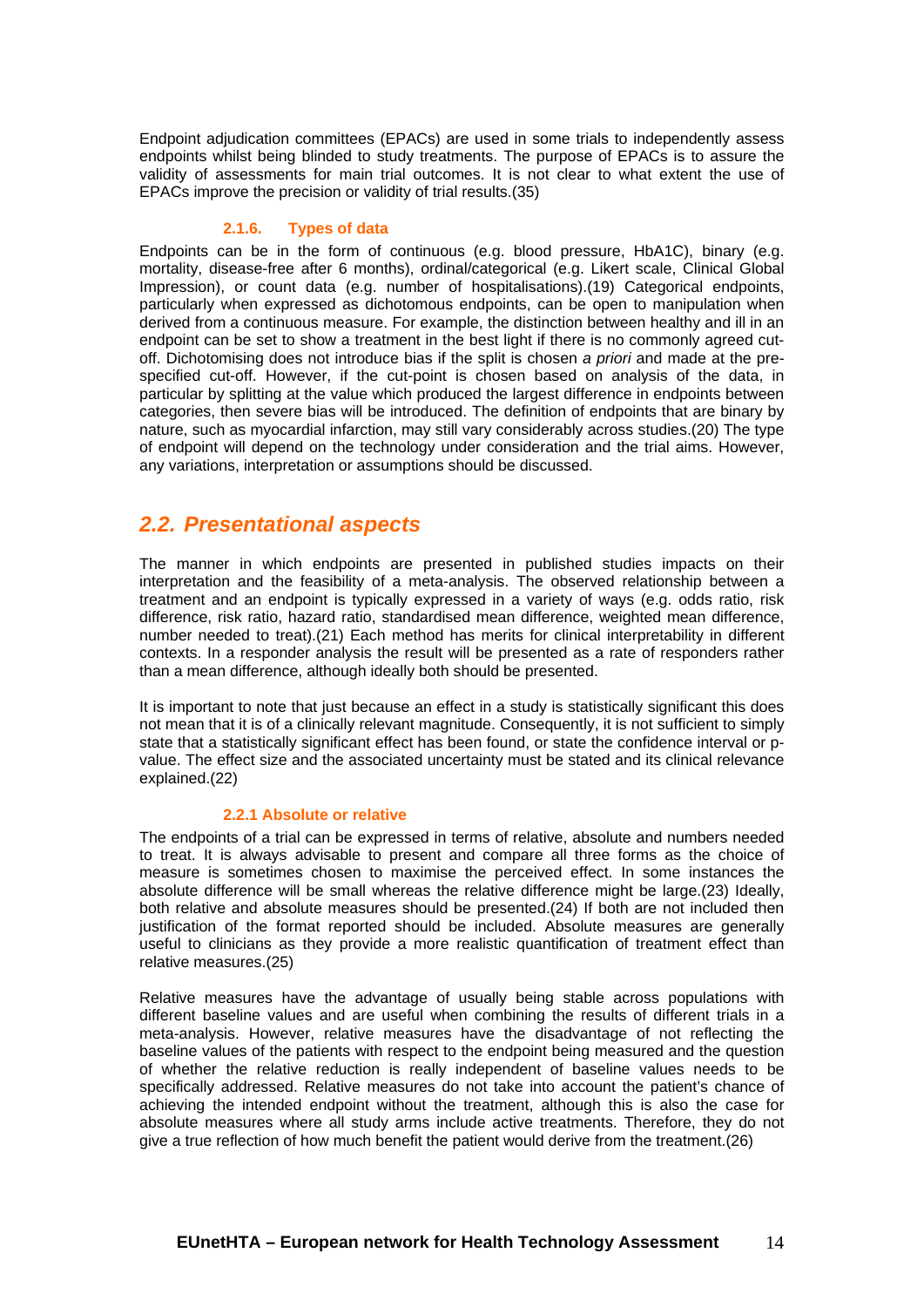Despite the advantages of absolute measures, they are of limited generalisability due to their dependence on the baseline values. It would be inappropriate, for example, to extrapolate published absolute measures from one population to another population with a different baseline value. Pooling absolute measures in a meta-analysis is highly problematic due to fact that the variation in baseline values not accounted for.(27) By extension, where data are presented without a subgroup analysis it is feasible to apply relative effects to different subgroups with the understanding that baseline values will vary by subgroup and that any interaction between subgroup characteristics and treatment effect is ignored. It is not possible to make such a generalisation using absolute measures.

Absolute measures of efficacy and safety endpoints allow the benefit/harm ratio within a trial to be evaluated. Extrapolation of relative measures of efficacy and safety to populations with different risk profiles allows the benefit/harm ratio to be projected to different populations.

In a meta-analysis of studies with a binary endpoint, the choice of effect measure may have a considerable impact on the analysis, and also on the degree of observed heterogeneity. Empirical studies show that binary endpoint measures of relative effect are more likely to be consistent across trials than measures of absolute effect. This issue is of major relevance to indirect comparisons of two or more sets of trials. An assumption of a meta-analysis is that the effect measure is appropriate.

#### **2.2.2 Time to event**

Survival analysis measures *if* the endpoint occurred as well as *when* the endpoint occurred. The statistical method of survival analysis (time to event analysis) is not only used to analyse mortality but is also appropriate for other dichotomous endpoints (e.g. myocardial infarction or combined endpoints).

Survival improvement implies a direct clinical benefit to patients. Common survival outcomes include overall survival, disease-free survival, and progression-free survival. Overall survival is the gold standard for demonstrating clinical benefit and as such should be used where possible. Defined as the time from randomisation to death, this endpoint is unambiguous and is not subject to investigator interpretation. In assessing progression-free survival, patients must be evaluated on a regular basis to ensure that the time of progression is measured accurately.

A key issue in survival analysis is censoring – when time to event data is not known or available for all study participants.(28) Different studies may use quite different censoring, rendering their findings incompatible. Data analysis cut-off dates and schedule of assessment have an impact on the probability of observing events related to the time frame. Incomplete reporting has been shown to be a common problem affecting the definition of survival terms and the numbers of patients at risk.

### <span id="page-14-0"></span>*2.3. Study level issues*

The use of multiple endpoints can give rise to Type I error whereby the probability of falsepositive findings by chance is increased. A single primary endpoint and multiple secondary endpoints should be defined in the study protocol and appropriate adjustment made for multiple testing.(29) In reality there may be multiple primary endpoints. If multiple primary endpoints are included they should be justified (30). There is debate as to whether or not secondary endpoints should even be reported if the effect on the primary endpoint is not significant.(32)

Reported endpoints may not be per protocol – in many instances, studies put forward the endpoint(s) where the most significant effect was observed.(31,36) To reduce reporting bias, where a systematic review is used all relevant endpoints reported in the literature should be included in an assessment.(33) Where a single study is used, all primary and secondary endpoints should be included.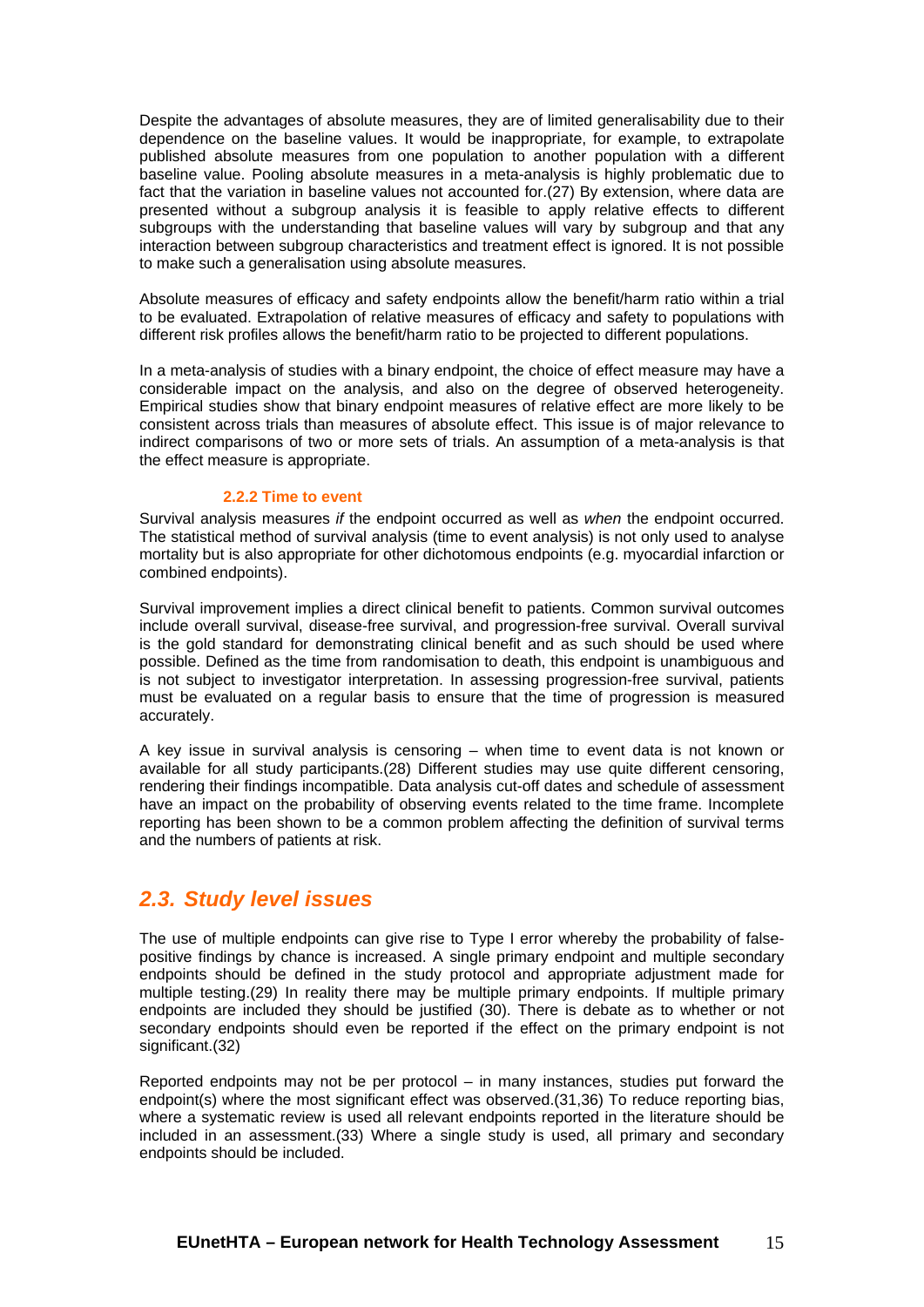It is important to consider if the baseline value of the endpoint was measured and reported and whether it was used in the analysis. If assessments have been made over time it should be clear whether the endpoints were assessed at fixed points in time or at variable timepoints. The intervals between assessments should be similar between treatment arms to avoid information bias. Ideally the patient, investigator and treating physician should all be blinded to treatment for the purposes of endpoint assessment.

Subgroup analysis may be essential where there are potentially large differences in patient characteristics or treatment benefit that may be observed between groups. Subgroups should have been defined *a priori* with plausible reasons for expecting different treatment effects across subgroups. Subgroup analysis can also pose problems for generating false-positive results – if enough subgroups are tested then one will generate a significant treatment effect. Where possible, trials need to be suitably powered for subgroup analysis and this should be taken into account when analysing trial data. Subgroup analyses are often at risk of Type II error, whereby a genuine treatment effect is not detected because the study was underpowered for that analysis.

The number of patients required to achieve a given statistical power for a study is a function both of the risk in the control group and of the hypothesised reduction in the risk due to treatment. Thus, with declining mortality, the required sample size gets larger. One strategy employed is to enrol high-risk patients, allowing the design of trials with a smaller sample size, but the results may not be generalisable. It is also noted that many reports do not detail the nature of the power and sample size calculations or whether they are testing for superiority, inferiority or equivalence which will impact on the ability to detect a statistically significant difference. As such, some trials may misrepresent their results which will impact on the results of a subsequent meta-analysis.

Endpoint measurement is prone to detection bias if adequate blinding has not been used in a study.(34) At least, an individual who is measuring a clinical endpoint should not be aware of which treatment the patient has received. Problems with blinding may be partly overcome by the use of an endpoint adjudication committee.

Bias can also be introduced by systematic withdrawals or exclusions from the trial for patients receiving the intervention. In any analysis of endpoint data, it should be clear how missing values were handled as different exclusion or imputation techniques may have implications for bias. If no adjustment for multiple hypothesis testing is made to reduce the risk of spurious findings then an explanation should be given for the non-adjustment.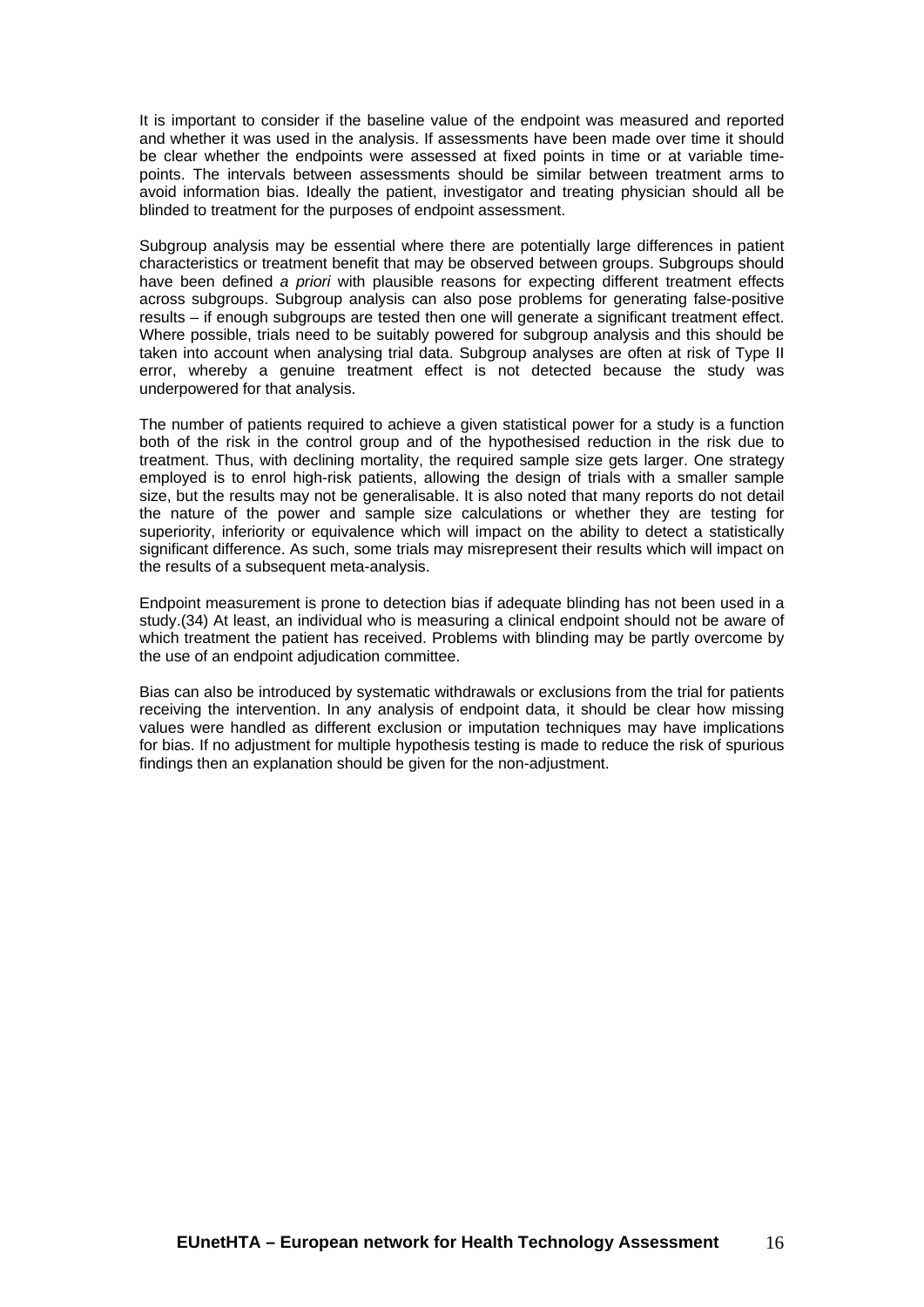## <span id="page-16-0"></span>**3. Conclusion**

Clinical endpoints are regarded as a means to measure treatment benefit in terms of how a patient feels, functions or survives. That impact is usually in the form of improved health status (e.g. survival, cure, remission), but it may also be worsening health status (e.g. adverse reactions, hospitalisations, deaths). The endpoints reported should have to be clearly relevant to the disease, condition, complaint or process of interest as well as the aim of treatment. Clinical endpoint should be reproducible and valid. A reproducible endpoint will facilitate comparisons across studies and jurisdictions. A valid endpoint will measure what was intended to be measured. Reports of clinical endpoints should be interpreted in terms of reproducibility, validity, and statistical and clinical relevance. Endpoint evaluation by the patient, investigator or treating physician should ideally be done in a blinded fashion.

Clinical endpoints should be presented in natural units and their interpretation should be unambiguous. The clinical endpoint should be measurable for all or most patients within a reasonable time frame.

Although HRQoL measures constitute clinical endpoints, given the broad definition of what constitutes a clinical endpoint (how a patients feels, functions and/or survives), changes in these measures may be difficult to link to the intervention and they are susceptible to confounding by other factors. Therefore, HRQoL measures are not adequate to be assessed as the primary or the only relevant endpoint for REA; they should be better assessed simultaneously with other morbidity and/or mortality endpoints.

Endpoints should be long-term or final and all-cause mortality is preferred when relevant for the scope of the assessment. Overall survival is the preferred clinical endpoint in survival analysis. If it is not feasible to measure final endpoints, then surrogate or intermediate endpoints may be acceptable provided there is compelling independent evidence of a strong association or correlation of effects on the surrogate or intermediate endpoint with the effect on the final endpoint of interest.

Multiple clinical endpoints can be presented, including adverse effects. The hierarchy of endpoints, when adequate, will depend on the disease itself and the aim of treatment. If a composite is used, then it should be possible to disaggregate to the constituent endpoints. If non-fatal endpoints are included in a composite endpoint, it is important to state whether all non-fatal endpoints were evaluated or just the first one to occur.

Both relative and absolute measures should be presented. Absolute measures are useful to clinicians as they provide a realistic quantification of treatment effect which is meaningful for treatment evaluation and prognosis. However, due to the dependence of absolute measures on baseline risk, relative measures are more generalisable across studies. Where a continuous endpoint is converted to dichotomous, there should be a clear justification for the choice of cut-point.

Depending on the country in which the REA is being assessed, there may be a preference for quality of life measures, irrespective of the disease area, whereas other countries may prefer more disease specific measures in an assessment. In all cases, the clinical endpoints reported should meet the characteristics described here. Above all, the statistical and clinical significance are distinct and both should be made evident.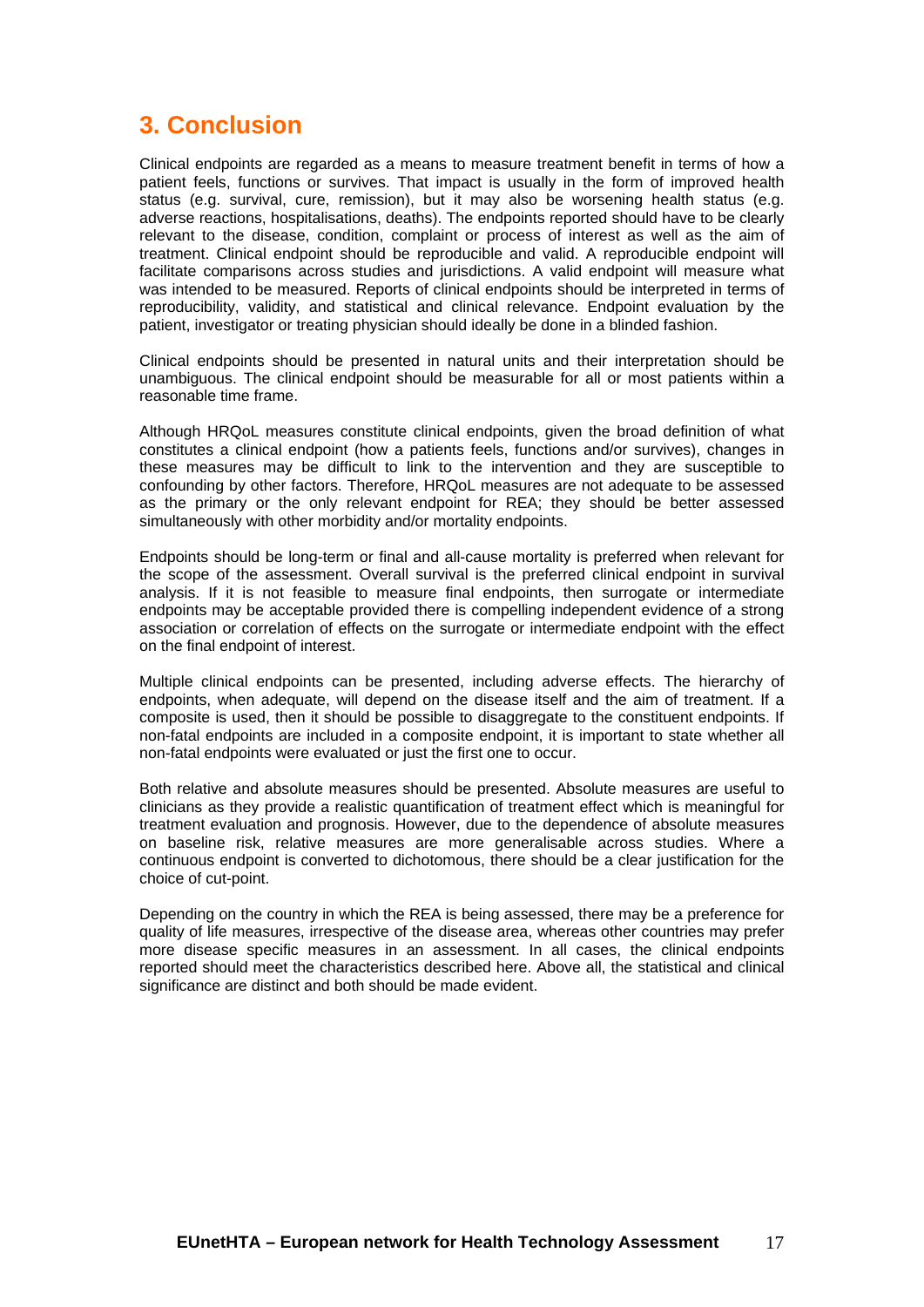## <span id="page-17-0"></span>**Annexe 1. Methods of documentation and selection criteria**

Keywords used for the bibliographic research:

- Technology assessment
- Relative effectiveness
- Comparative effectiveness
- Clinical outcome
- Treatment outcome
- End point
- Composite end point
- Follow-up

### <span id="page-17-1"></span>*Sources of information*

Sources with English literature were selected in preference, such as:

#### **Data-bases**

PubMed (www.ncbi.nlm.nih.gov/pubmed/) EBSCOhost (search.epnet.com/)

#### **Websites**

National Guideline Clearinghouse (guideline.gov/) National Institute for Health and Clinical Excellence (www.nice.org.uk/) ISPOR (www.ispor.org/) Pharmaceutical Benefits Advisory Committee (PBAC) (www.health.gov.au/internet/main/publishing.nsf/Content/Pharm aceutical+Benefits+Advisory+Committee-1) Centre for Reviews and Dissemination, University of York (www.york.ac.uk/inst/crd/)

#### **Guidelines, reports, recommendations already available**

European Medicines Agency (www.ema.europa.eu/) U.S. Food and Drug Administration (www.fda.gov/)

#### **Books**

Measuring Patient Outcomes, M.T. Nolan & V. Mock.

#### **Other**

Google (www.google.ie/) and Google Scholar (scholar.google.com/) ScienceDirect (www.sciencedirect.com/) Wiley-Interscience (onlinelibrary.wiley.com/) CADTH/CEDAC (cadth.ca/) Hand searching of references cited in relevant documents Cochrane Database of Systematic Reviews (www.thecochranelibrary.com/view/0/index.html) The Cochrane Collaboration (www.cochrane.org/) The Cochrane Methodology Register (cmr.cochrane.org/)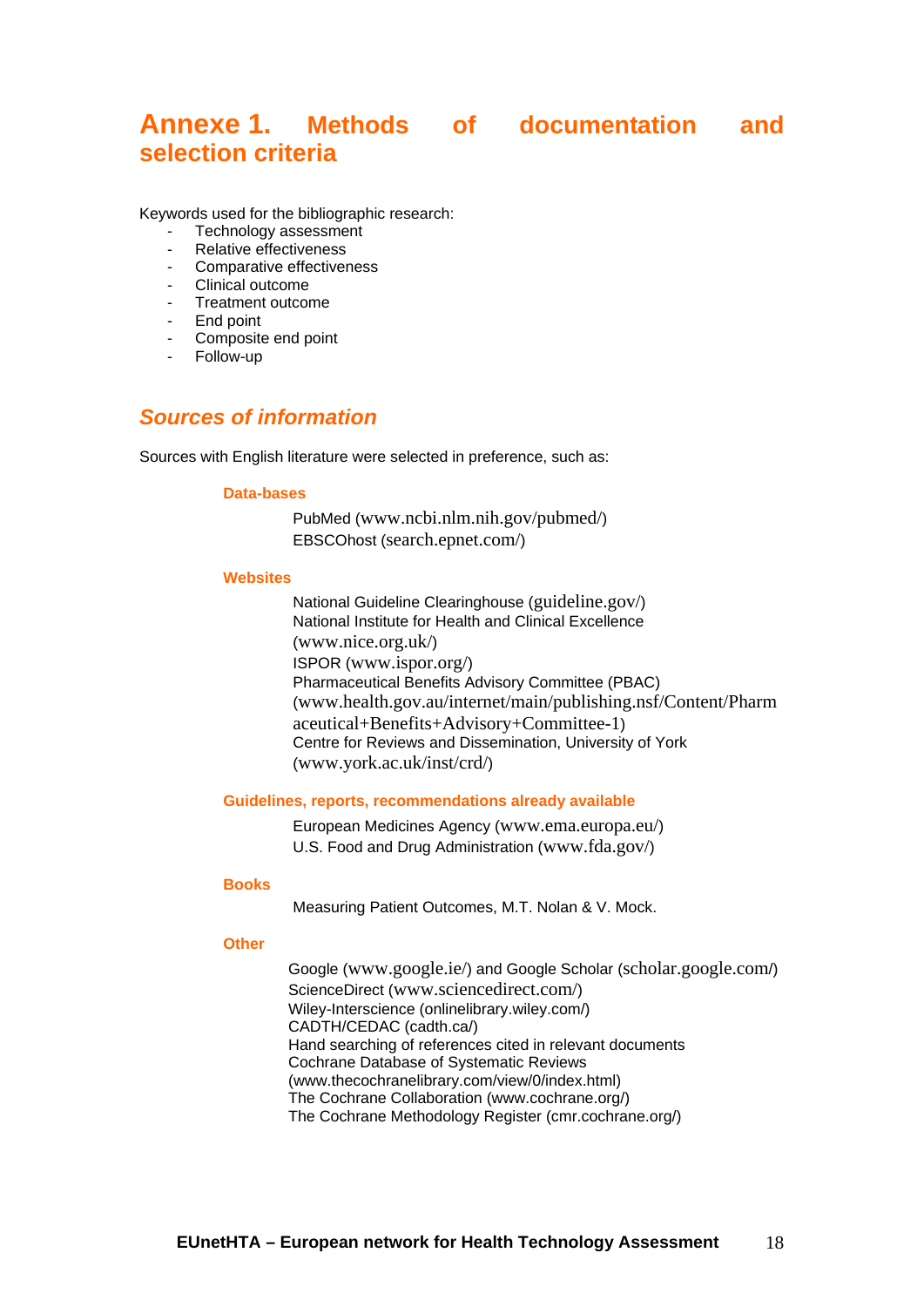### <span id="page-18-0"></span>*Bibliographic search strategy*

Where time limits could be specified (e.g. PubMed), the databases were searched for the period 01/01/2000 to 30/06/2010. The searches were restricted to human subjects and the English language.

Database searches used the following search strategy:

#### PubMed

("technology assessment"[Title/Abstract]) OR "relative effectiveness"[Title/Abstract]) OR "comparative effectiveness"[Title/Abstract]) AND ("clinical outcome"[Title/Abstract] OR "treatment outcome"[Title/Abstract] OR "end point"[Title/Abstract] OR "composite end point"[Title/Abstract] OR "follow up"[Title/Abstract])

#### EBSCO

(TI "technology assessment" or AB "technology assessment" or TI "relative effectiveness" or AB "relative effectiveness" or TI "comparative effectiveness" or AB "comparative effectiveness") and (TI "clinical outcome" or AB "clinical outcome" or TI "treatment outcome" or AB "treatment outcome" or TI "end point" or AB "end point" or TI "composite end point" or AB "composite end point" or TI "follow up" or AB "follow up")

### <span id="page-18-1"></span>*Selection criteria*

Publications were selected as relevant to the current review if clinical endpoints were directly discussed. Discussion could be on the merits of different endpoints or on methodological issues pertaining to the comparison of endpoints. The aim was to obtain publications that give a more general overview rather than providing detailed information specific to a single illness or condition.

In excess of 150 reports, papers and presentations were found by searching Google, Google Scholar and the listed "other" sources. Of these, 56 were found to be directly relevant to endpoints. Due to overlaps in content, only 34 of these articles were used in the final document. The results of the PubMed and EBSCOhost searches were collated to produce a list of 301 articles for consideration. However, none of the articles from the database search provided additional information. To determine if this was due to the choice of search string, a content analysis was undertaken to compare keywords in the relevant articles to those from the database searches. There was a similar distribution of keywords in both groups of articles. Our conclusion is that the subtleties of the research question are such that the construction of a more specific search strategy may not be feasible. We are satisfied that the overall literature search has produced sufficient information to complete the task.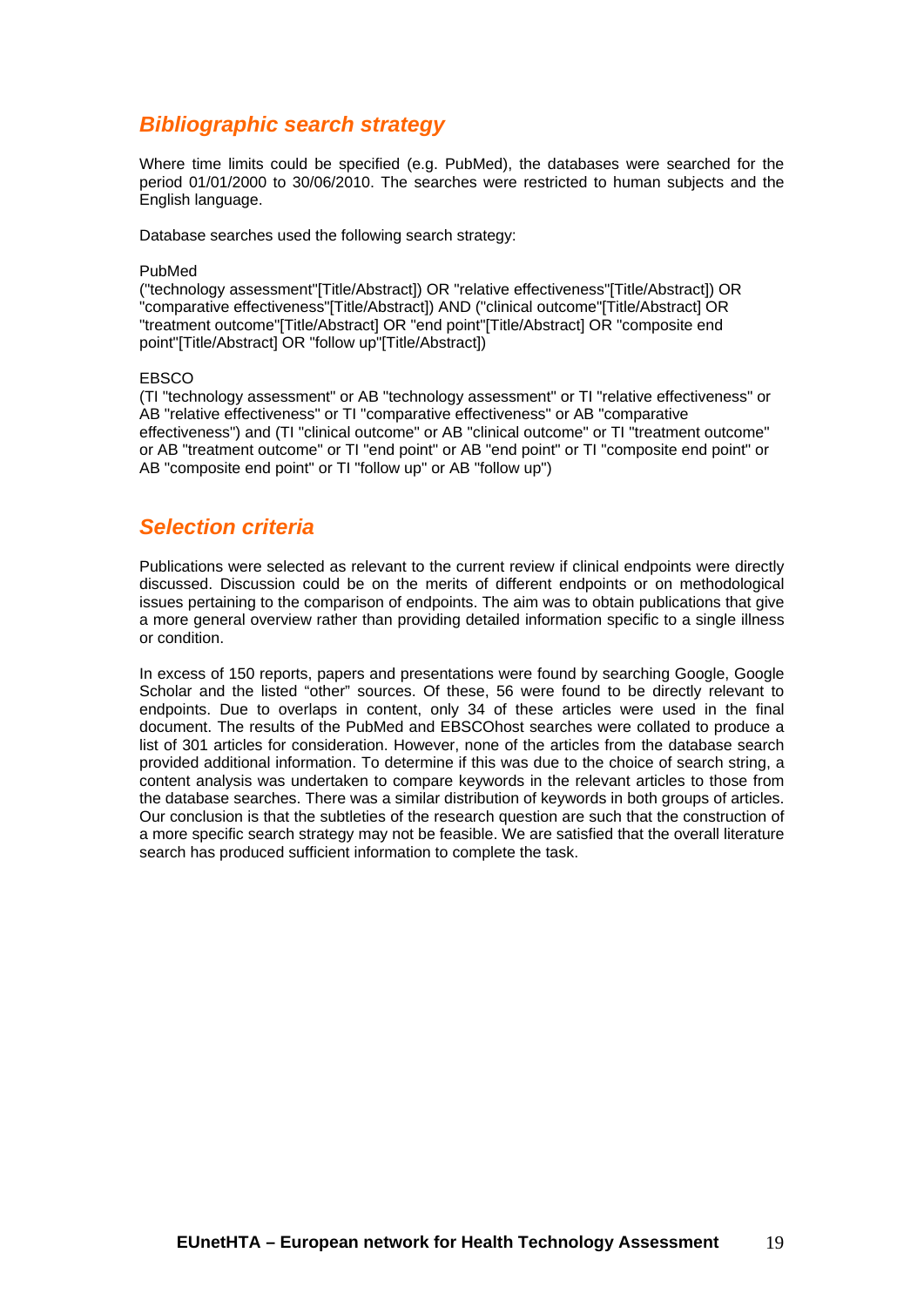## <span id="page-19-0"></span>**Annexe 2. Bibliography**

- (1) Biomarkers Definitions Working Group. Biomarkers and surrogate endpoints: preferred definitions and conceptual framework. ClinPharmacolTher 2001; 69 (3): 89-95.
- (2) Zanolla L, Zardini P. Selection of endpoints for heart failure clinical trials. European Journal of Heart Failure 2003 Dec;5(6):717-23.
- (3) Philips Z, Ginnelly L, Sculpher M, Claxton K, Golder S, Riemsma R, et al. Review of guidelines for good practice in decision-analytic modelling in health technology assessment. Health Technology Assessment 2004;8(36).
- (4) Mancia G, Grassi G. Efficacy of antihypertensive treatment: which endpoints should be considered? Nephrol Dial Transplant 2005 Nov 1;20(11):2301-3.
- (5) Berger ML, Mamdani M, Atkins D, Johnson ML. Good Research Practices for Comparative Effectiveness Research: Defining, Reporting and Interpreting Nonrandomized Studies of Treatment Effects Using Secondary Data Sources: The ISPOR Good Research Practices for Retrospective Database Analysis Task Force Report - Part I. Value in Health 2009;12(8):1044-52.
- (6) Clancy CM, Eisenberg JM. Outcomes research: measuring the end results of health care. Science 1998;282(5387):245-6.
- (7) Asmar R, Hosseini H. Endpoints in clinical trials: does evidence only originate from 'hard' or mortality endpoints? Journal of Hypertension 2009;27.
- (8) Zanolla L, Zardini P. Selection of endpoints for heart failure clinical trials. European Journal of Heart Failure 2003 Dec;5(6):717-23.
- (9) Cleemput I, Van Wilder P, Vrijens F, Huybrechts M, Ramaekers D. Guidelines for pharmacoeconomic evaluations in Belgium. Brussels: Health Care Knowledge Centre (KCE); 2008. Report No.: KCE Reports 78C (D/2008/10.273/27).
- (10) Eton DT, Shevrin DH, Beaumont J, Victorson D, Cella D. Constructing a Conceptual Framework of Patient-Reported Outcomes for Metastatic Hormone-Refractory Prostate Cancer. Value in Health 2010;13(5):613-23.
- (11) Wiedermann BL. Should You Settle for a Surrogate? AAP Grand Rounds 2009 Apr 1;21(4):41.
- (12) Roos E, Lohmander LS. The Knee injury and Osteoarthritis Outcome Score (KOOS): from joint injury to osteoarthritis. Health and Quality of Life Outcomes 2003;1(1):64.
- (13) Snapinn SM, Jiang Q. Responder analysis and the assessment of clinically relevant treatment effect. Trials 2007; 8:31.
- (14) Shumway M. Preference Weights for Cost-Outcome Analyses of Schizophrenia Treatments: Comparison of Four Stakeholder Groups. Schizophrenia Bulletin 2003 Jan 1;29(2):257-66.
- (15) Kleist P. Composite Endpoints for Clinical Trials: Current Perspectives. International Journal of Pharmaceutical Medicine21(3).
- (16) Chi GYH. Some issues with composite endpoints in clinical trials. Fundamental & Clinical Pharmacology 2005;19:609-19.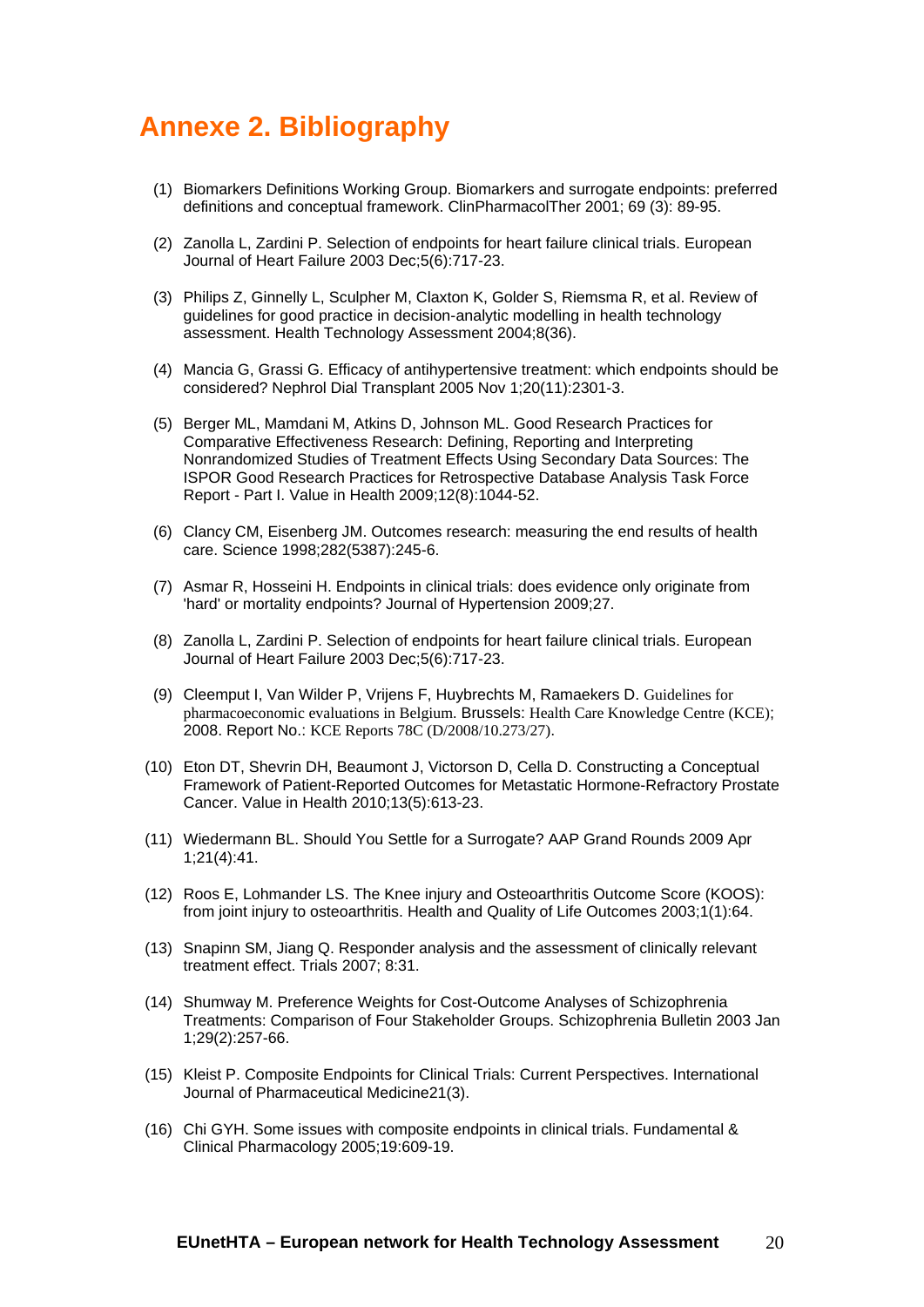- (17) Lim E, Brown A, Helmy A, Mussa S, Altman DG. Composite Outcomes in Cardiovascular Research: A Survey of Randomized Trials. Annals of Internal Medicine 2008 Nov 4;149(9):612-7.
- (18) Goetz CG, Poewe W, Rascol O, Sampaio C, Stebbins GT, Fahn S, et al. The Unified Parkinson's Disease Rating Scale (UPDRS): Status and Recommendations. Movement Disorders 2003;18(7):738-50.
- (19) Pharmaceutical Benefits Advisory Committee. Guidelines for preparing submissions to the Pharmaceutical Benefits Advisory Committee (Version 4.3). Canberra: Pharmaceutical Benefits Advisory Committee (PBAC); 2008.
- (20) Shaw LJ, Iskandrian AE, Hachamovitch R, Germano G, Lewin HC, Bateman TM, et al. Evidence-Based Risk Assessment in Noninvasive Imaging. J Nucl Med 2001 Sep 1;42(9):1424-36.
- (21) Bewick V, Cheek L, Ball J. Statistics review 11: assessing risk. Crit Care 2004 Aug;8(4):287-91.
- (22) O'Connell RL, Gebski VJ, Keech AC. Making sense of trial results: outcomes and estimation. The Medical Journal of Australia 2004;180(3):128-30.
- (23) Jaeschke R, Guyatt G, Shannon H, Walter S, Cook D, Heddle N. Basic statistics for clinicians: 3. Assessing the effects of treatment: measures of association. CMAJ 1995 Feb 1;152(3):351-7.
- (24) Moher D, Hopewell S, Schulz KF, Montori V, Gotzsche PC, Devereaux PJ, et al. CONSORT 2010 Explanation and Elaboration: updated guidelines for reporting parallel group randomised trials. J Clin Epidemiol 2010 Mar 24.
- (25) Replogle WH, Johnson WD. Interpretation of absolute measures of disease risk in comparative research. Fam Med 2007 Jun;39(6):432-5.
- (26) Akobeng AK. Understanding measures of treatment effect in clinical trials. Arch Dis Child 2005 Jan;90(1):54-6.
- (27) Smeeth L, Haines A, Ebrahim S. Numbers needed to treat derived from meta-analyses- -sometimes informative, usually misleading. BMJ 1999 Jun 5;318(7197):1548-51.
- (28) Bland M. An introduction to medical statistics. 3rd ed. Oxford: Oxford University Press; 2000.
- (29) Altman DG. Practical statistics for medical research. London: Chapman & Hall; 1991.
- (30) CPMP. Points to consider on multiplicity issues in clinical trials. London, European Agency for the Evaluation of Medicinal Products; 2002.
- (31) Mathieu S, Boutron I, Moher D, Altman DG, Ravaud P. Comparison of Registered and Published Primary Outcomes in Randomized Controlled Trials. JAMA. 2009;302(9):977-984.
- (32) O'Neill RT. Secondary endpoints cannot be validly analyzed if the primary endpoint does not demonstrate clear statistical significance. Controlled Clinical Trials 1997;18(6):550-6.
- (33) Bekkering GE, Kleijnen J. Procedures and methods of benefit assessments for medicines in Germany. The European Journal of Health Economics 2008;9(Supplement 1):5-29.